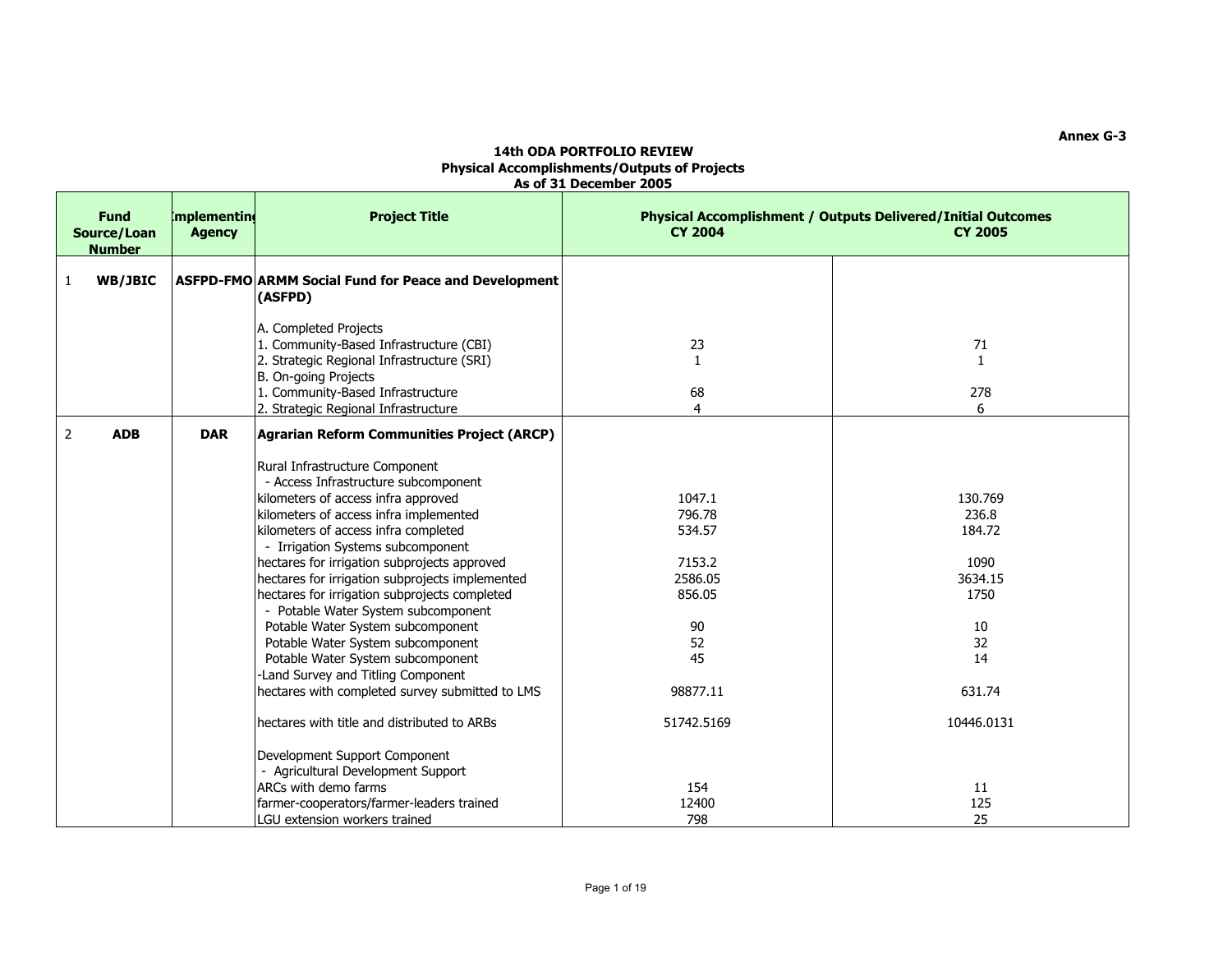| <b>Fund</b><br>Source/Loan<br><b>Number</b> | <b>Implementing</b><br><b>Agency</b> | <b>Project Title</b>                                                                                           | <b>CY 2004</b> | <b>Physical Accomplishment / Outputs Delivered/Initial Outcomes</b><br><b>CY 2005</b> |
|---------------------------------------------|--------------------------------------|----------------------------------------------------------------------------------------------------------------|----------------|---------------------------------------------------------------------------------------|
|                                             |                                      | LGU extension services activated                                                                               | 344            | 56                                                                                    |
|                                             |                                      | - Rural Enterprise Development Support                                                                         |                |                                                                                       |
|                                             |                                      | ARCs with Agri-Economic Profile validated                                                                      | 109            | 36                                                                                    |
|                                             |                                      | ARCs with Agribusiness Investment Plan                                                                         | 128            | 15                                                                                    |
|                                             |                                      | ARCs with small rural enterprise introduced/assisted                                                           | 106            | 8                                                                                     |
|                                             |                                      | enterprise managers trained                                                                                    | 281            | 226                                                                                   |
|                                             |                                      | - Rural Credit and Financing                                                                                   |                |                                                                                       |
|                                             |                                      | ARCs with credit unions formed                                                                                 | 117            | 5                                                                                     |
|                                             |                                      | credit unions formed                                                                                           | 203            | 15                                                                                    |
| $\overline{3}$<br><b>JBIC</b>               | <b>DAR</b>                           | Agrarian Reform Infrastructure Support<br><b>Project II (ARISP II)</b><br>Components<br>1. Communal Irrigation |                |                                                                                       |
|                                             |                                      | No. of Hectares<br>2. Post harvest Facilities                                                                  | 27193.38       | 3467.95                                                                               |
|                                             |                                      | No. of Subprojects<br>3. Farm-to-Market Road                                                                   | 39             | 22                                                                                    |
|                                             |                                      | No. of Kilometers<br>4. Rural Water Supply                                                                     | 502.68         | 131.12                                                                                |
|                                             |                                      | No. of Subprojects<br>5. Institutional Development                                                             | 58             | 16                                                                                    |
|                                             |                                      | No. of ARCs<br>6. Project Administration                                                                       | 150            | 150                                                                                   |
|                                             |                                      | 6.1 Engagement of Consultants<br>No. of Consultants<br>6.2 Project Management<br>6.2.1 Establishment of PMOs   | $\mathbf{1}$   | $\mathbf{1}$                                                                          |
|                                             |                                      | No. of PMOs<br>6.3.2 Implementing Policies                                                                     | 77             | 77                                                                                    |
|                                             |                                      | No. of Manual                                                                                                  | $\mathbf{1}$   | $\mathbf{1}$                                                                          |
|                                             |                                      | 6.3 Procurement of Equipment<br>No. of Computers                                                               | 100            | 179                                                                                   |
|                                             |                                      | No. of Projectors                                                                                              | $\mathbf 0$    | 76                                                                                    |
|                                             |                                      |                                                                                                                |                |                                                                                       |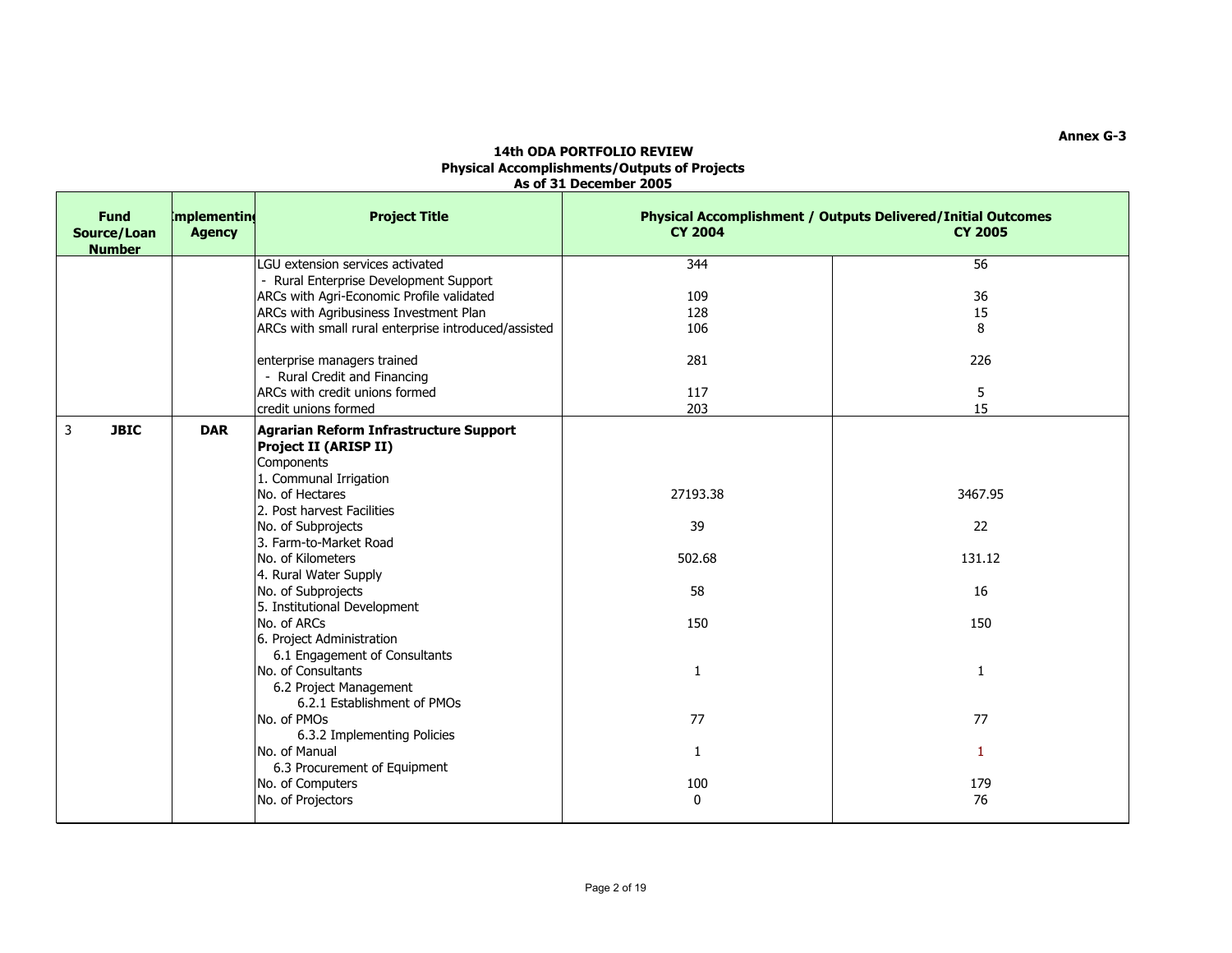| <b>Fund</b><br>Source/Loan<br><b>Number</b> | mplementing<br><b>Agency</b> | <b>Project Title</b>                                                                                                                                                                                                                                                                                                                                                                                                                                                                                                                                                                                                                                       | <b>CY 2004</b>                                                                                                                                   | Physical Accomplishment / Outputs Delivered/Initial Outcomes<br><b>CY 2005</b>                                                                                                                    |
|---------------------------------------------|------------------------------|------------------------------------------------------------------------------------------------------------------------------------------------------------------------------------------------------------------------------------------------------------------------------------------------------------------------------------------------------------------------------------------------------------------------------------------------------------------------------------------------------------------------------------------------------------------------------------------------------------------------------------------------------------|--------------------------------------------------------------------------------------------------------------------------------------------------|---------------------------------------------------------------------------------------------------------------------------------------------------------------------------------------------------|
| <b>JBIC</b><br>4                            | <b>DAR</b>                   | Mindanao Sustainable Settlement Area<br><b>Development (MINSSAD)</b><br><b>CIVIL WORKS</b><br>1] Farm to Market Roads (kms)<br>Completed:<br>On-going<br>Pipeline<br>2] Bridges (Inm)<br>Completed:<br>On-going<br>Pipeline<br>3] Potable Water System (sys)<br>Completed:<br>On-going<br>Pipeline<br>4] Irrigation (has)<br>Completed:<br>On-going<br>Pipeline<br>5] Post Harvest Facilities (units)<br>Completed:<br>On-going<br>Pipeline<br>6] Barangay Health Stations (units)<br>Completed:<br>On-going<br>Pipeline<br>7] School Buildings (Scb)<br>Completed:<br>On-going<br>Pipeline<br>8] Multi-Purpose Building (units)<br>Completed:<br>On-going | 10.59<br>10.59<br>$\blacksquare$<br>$\sim$<br>18.8<br>18.8<br>1<br>$\mathbf{1}$<br>$\mathbf{0}$<br>$\pmb{0}$<br>$\mathbf 0$<br>$\mathbf{0}$<br>0 | 165.926<br>59.007<br>49.729<br>57.19<br>245.6<br>18.8<br>98.8<br>128<br>15<br>2<br>4<br>9<br>789<br>295<br>494<br>16<br>16<br>70<br>11<br>8<br>51<br>219<br>40<br>47<br>132<br>16<br>$\bf 8$<br>8 |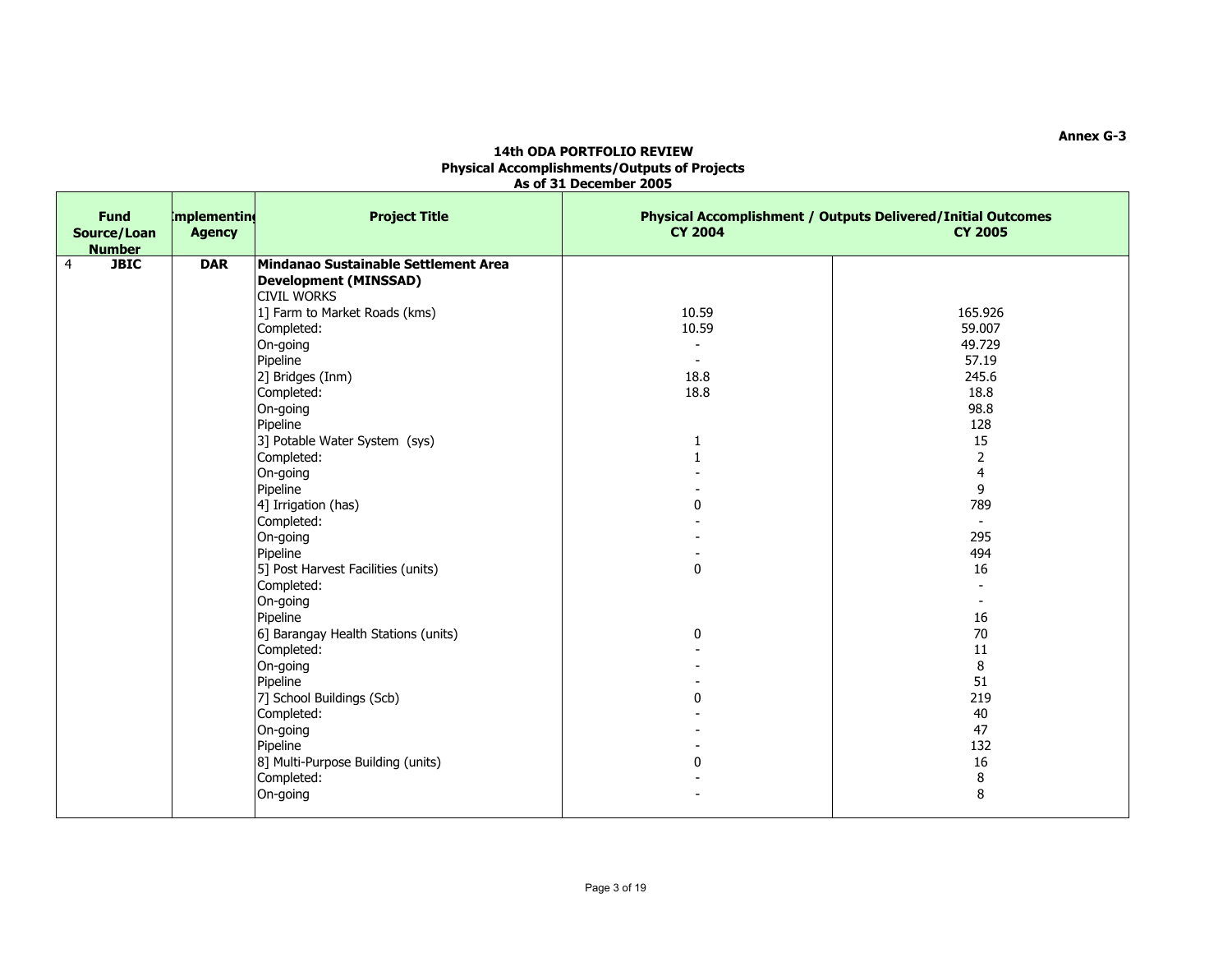| <b>Fund</b><br>Source/Loan<br><b>Number</b> | mplementing<br><b>Agency</b> | <b>Project Title</b>                                                                                                                                                                                                                                                                                                                                             | <b>CY 2004</b>                                           | <b>Physical Accomplishment / Outputs Delivered/Initial Outcomes</b><br><b>CY 2005</b> |
|---------------------------------------------|------------------------------|------------------------------------------------------------------------------------------------------------------------------------------------------------------------------------------------------------------------------------------------------------------------------------------------------------------------------------------------------------------|----------------------------------------------------------|---------------------------------------------------------------------------------------|
| <b>WB</b><br>5                              | <b>DAR</b>                   | <b>Second Agrarian Reform Communities</b><br><b>Development Project (ARCDP II)</b><br>Community Development<br># of com-based proj. impltd.<br>Organizational Development<br>Amt.inc.in CBU/member<br>inc. in membership<br>Amt. inc. in saving<br>Capacity Building<br># of trngs.<br># of pax trained<br>Advocacy and Networking<br># service & asst. accessed | 440<br>3058.771<br>2043<br>1880554<br>356<br>8971<br>243 | 471<br>3970585<br>1852<br>2213534<br>519<br>14169<br>350                              |
|                                             |                              | Rural Infrastructure Component<br>FS/DE Preparatory (Has.)<br>Rural Infrastructure<br>Roads constructed/rehab (Km)<br>Bridges (Im)<br>Irrigation<br>CIP (Has.)<br>SWIP (Has.)<br>Community Infrastructure<br>PWS (HHs served)<br>Multi-Purpose Centers (units)<br>Farmers' Exchange Centers (units)                                                              | 23<br>222                                                | 3105<br>289<br>175<br>168<br>30<br>1623<br>10<br>9                                    |
| 6<br><b>Spain</b>                           | <b>DAR</b>                   | Solar Power Technology Support Technology<br><b>Project to Agrarian Reform Communities</b><br>(SPOTS) Phase II<br>1. Project Management<br>1. Implementation Guidelines/Manuals<br>2. Implementing Structure<br>3. Formation of Committees<br>II. Solar Electrification<br>1. Project Sites approval                                                             |                                                          | 9<br>$\boldsymbol{7}$<br>$\mathbf{1}$<br>36                                           |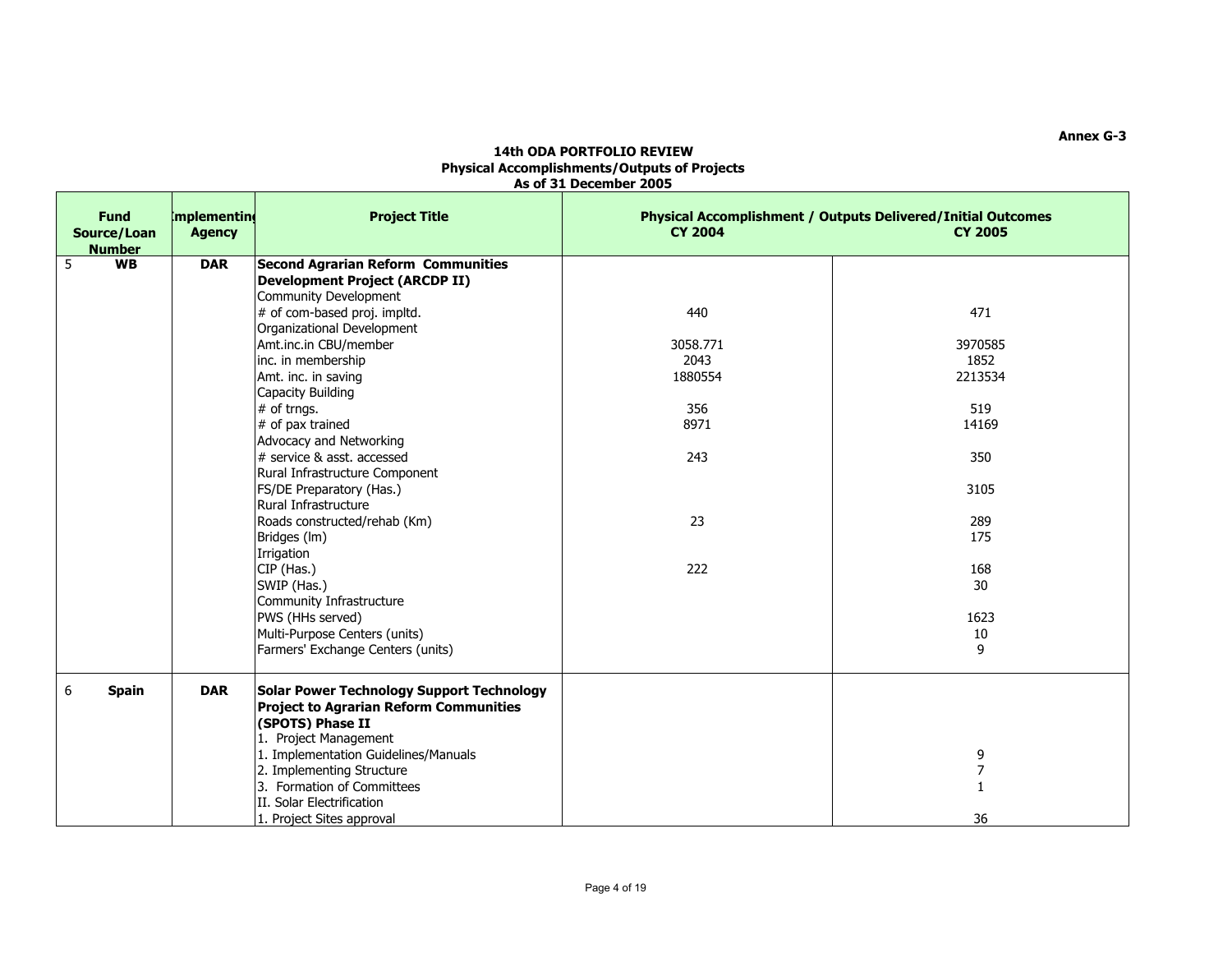| <b>Fund</b><br>Source/Loan<br><b>Number</b> | mplementing<br><b>Agency</b> | <b>Project Title</b>                                                                                                                                                                                                                                                                                                                             | <b>CY 2004</b>                                                   | Physical Accomplishment / Outputs Delivered/Initial Outcomes<br><b>CY 2005</b> |
|---------------------------------------------|------------------------------|--------------------------------------------------------------------------------------------------------------------------------------------------------------------------------------------------------------------------------------------------------------------------------------------------------------------------------------------------|------------------------------------------------------------------|--------------------------------------------------------------------------------|
| $\overline{7}$<br><b>ADB</b>                | <b>MWSS</b>                  | New Water Source Development Project<br>(NWSDP)<br>1.1 Feasibility Study for the 50 MLD Wawa River<br>Project<br>Detailed Engineering for the 50 MLD Wawa River<br>Project<br>1.2 Feasibility Study for the Angat Water Utilization<br>and Aqueduct Improvement Project (AWUAIP) Phase                                                           | 0<br>0                                                           | 1<br>$\mathbf{1}$                                                              |
| 8<br><b>JBIC</b>                            | <b>NPC</b>                   | <b>Tiwi Geothermal Power Plant Complex</b><br><b>Rehabilitation Project(TGPPCRP)</b><br>Unit Capacities<br><b>Makban Geothermal Power Plant Complex</b><br><b>Rehabilitation Project (MGPCRP)</b><br>Unit Capacities                                                                                                                             | 54.5 MW<br><b>55 MW</b><br>56 MW<br><b>57 MW</b><br><b>58 MW</b> | 60 MW<br>63 MW<br>64 MW<br>65 MW<br>66 MW                                      |
| 9<br><b>JBIC</b><br><b>JBIC</b><br>10       | <b>PNOC</b><br><b>PNOC</b>   | Northern Negros Geothermal Project (NNGP)<br>Field Development (No. of wells drilled)<br>FCRS (% of FCRS installed)<br>Consultancy (Man-months rendered)<br>Transmission Line (Kms transmission lines installed)<br>ROW Acquisition (No. of lots acquired)<br>Power Plant (% of Power Plant installed)<br>North Luzon Wind Power Project (NLWPP) | 17<br>0.122582662<br>63.9<br>14.42<br>113<br>$\Omega$            | 17<br>0.195202905<br>10.1<br>2.62<br>6<br>0.3181                               |
|                                             |                              | Phase 1<br>Transmission ROW Acquisition (No. of lots acquired)                                                                                                                                                                                                                                                                                   | 1892                                                             | 47                                                                             |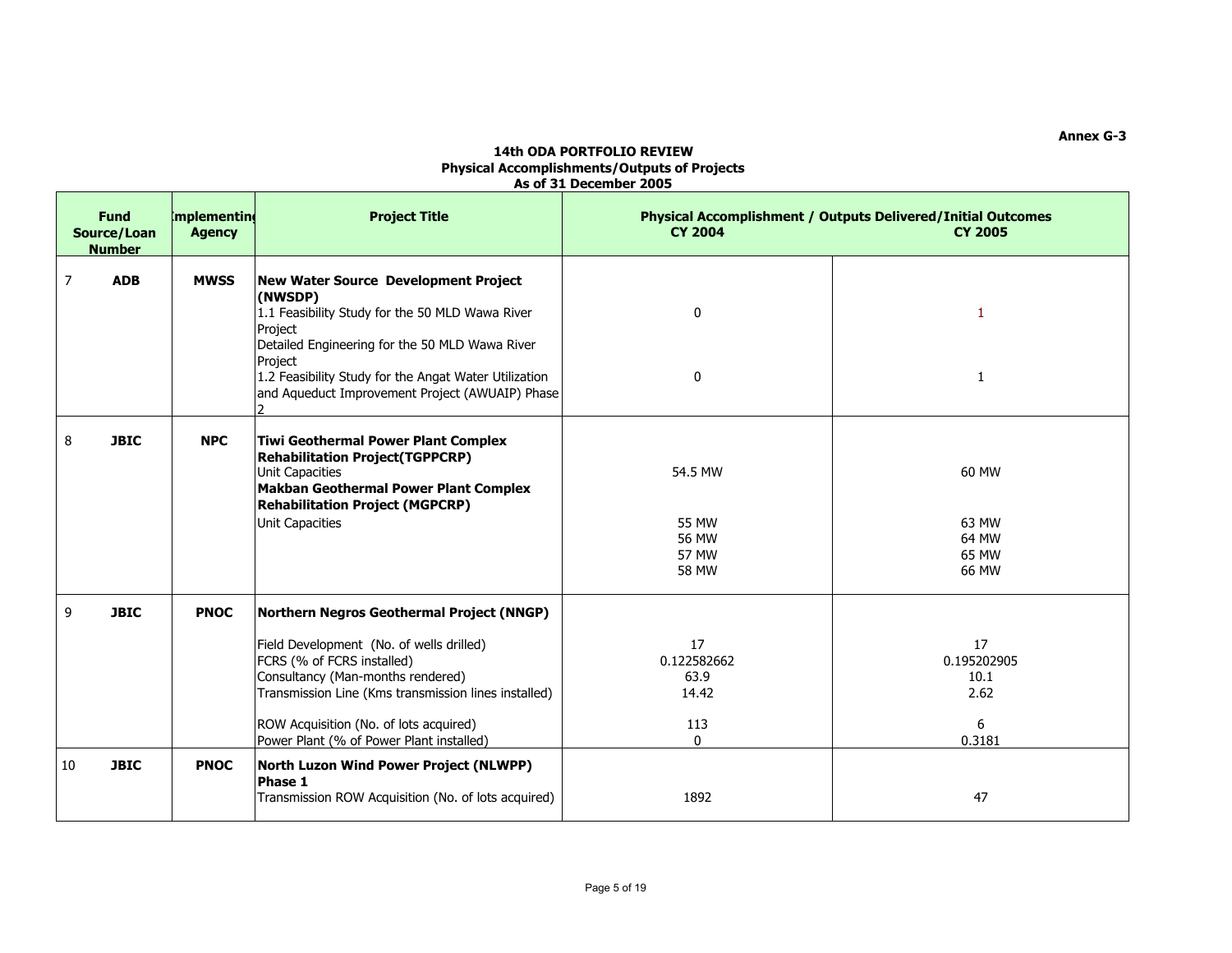| Source/Loan<br><b>Number</b> | <b>Agency</b> | mplementing<br><b>Project Title</b>                                                                                                                                                                                                                                                                                                                                                                                                                                                                                                                                                                                                                                                                                                                   | <b>CY 2004</b>                                                                                                                                   | <b>Physical Accomplishment / Outputs Delivered/Initial Outcomes</b><br><b>CY 2005</b>                                                                           |
|------------------------------|---------------|-------------------------------------------------------------------------------------------------------------------------------------------------------------------------------------------------------------------------------------------------------------------------------------------------------------------------------------------------------------------------------------------------------------------------------------------------------------------------------------------------------------------------------------------------------------------------------------------------------------------------------------------------------------------------------------------------------------------------------------------------------|--------------------------------------------------------------------------------------------------------------------------------------------------|-----------------------------------------------------------------------------------------------------------------------------------------------------------------|
| 11 ADB/OPEC/<br><b>NDF</b>   | <b>TESDA</b>  | Technical Education and Skills Development<br><b>Project (TESDP)</b><br><b>COMPLETED PROJECTS</b><br>I. STRENGTHENING TESDA<br>2. Competency -based Training (CBT) System<br>2.a Skills Standards Development<br>2.b Assessment and Certification<br>Establishment of Assessment Centers (ACs)<br>Assessment and Certification System<br>Training for Assessors<br>Enhancement Program for Competency Assessors<br>3. Quality Assurance (QA)                                                                                                                                                                                                                                                                                                          | 45 ACs established<br>1 Operational Guidelines 50% completed<br>1,550 Persons trained                                                            | 1 Operational Guidelines 100% completed<br>469 Persons trained<br>526 Persons trained                                                                           |
|                              |               | 3.1 Institutional Quality Assurance (IQA)<br>3.2 Corporate Quality Assurance (CQA) *<br>4. Policy Research and Development<br>Expanded Graduate Tracer Study (EGTS)<br>TVET Researches funded (NTRA)<br>Monitor completion of funded researches<br>Regional and Provincial Skills Priorities (RSPs)<br>Training on Research Methodology<br>Training on Policy Analysis<br>5. Organizational Development<br>Institutional analysis with recommendations for<br>project implementation and long-term strategy for<br>OD at all levels (Rationalization Plan)<br>II. DEVOLVING TRAINING FUNCTIONS TO LGUS,<br>NGOS, AND OTHER PARTNER INSTITUTIONS<br>1. Devolution Plans and Guidelines<br>Devolution Manual developed and validated<br>2. Student Loan | 1 EGTS Report 90% completed<br>5 Research studies funded and monitored<br>2 Batches<br>4 Batches<br>2 reports (drafts)<br>1 Manual 60% completed | 1 EGTS Report 100% completed<br>5 Researches completed<br>17 RSPs/ 89 PSPs plans<br>2 Batches<br>2 Batches<br>1 Rationalization Plan<br>1 Manual 100% completed |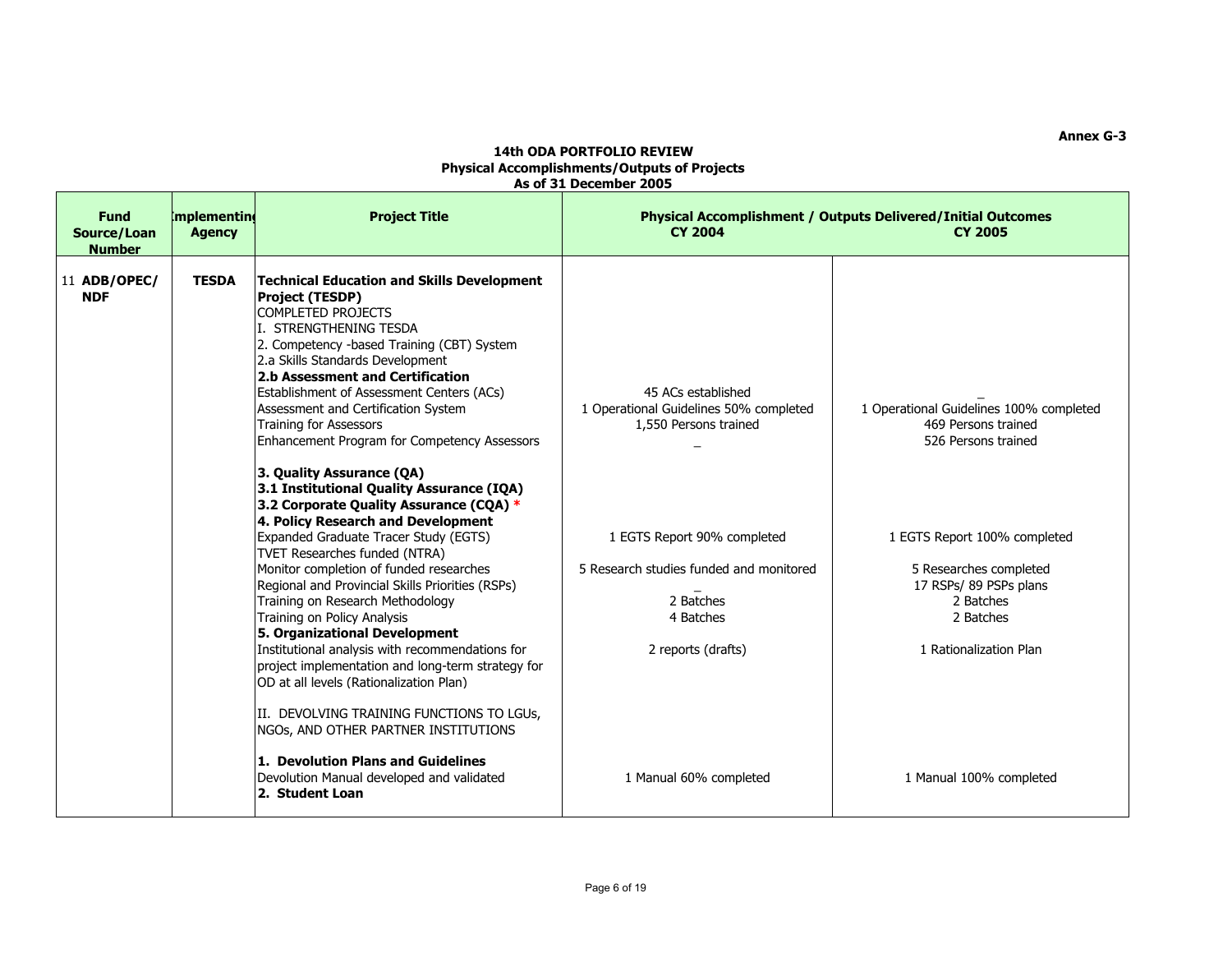| <b>Fund</b><br>Source/Loan<br><b>Number</b> | <b>Implementing</b><br><b>Agency</b> | <b>Project Title</b>                                                                                                                                                                                                             | <b>CY 2004</b> | Physical Accomplishment / Outputs Delivered/Initial Outcomes<br><b>CY 2005</b> |
|---------------------------------------------|--------------------------------------|----------------------------------------------------------------------------------------------------------------------------------------------------------------------------------------------------------------------------------|----------------|--------------------------------------------------------------------------------|
| 12<br><b>WB</b>                             | <b>DSWD</b>                          | Kapit-Bisig Laban sa Kahirapan-<br>Comprehensive and Integrated Delivery of<br><b>Social Services (KALAHI -CIDSS)</b><br>1. Social Preparation, Capacity Building and<br><b>Implementation Support</b><br>1.1 Social Preparation |                |                                                                                |
|                                             |                                      | 1.1.1 No.of Regions/Provinces/Municipalities oriented<br>on the Project                                                                                                                                                          | 155            | 155                                                                            |
|                                             |                                      | 1.1.2 No.of Barangays oriented on the Project<br>1.1.3 No. of Barangays with PSA results prepared<br>and validated by BA                                                                                                         | 2367<br>1985   | 2367<br>4113                                                                   |
|                                             |                                      | 1.2 Project Development<br>1.2.1 No. of barangays with sub-project concept<br>proposals validated by BA<br>1.3 Prioritization                                                                                                    | 1637           | 3927                                                                           |
|                                             |                                      | 1.3.1 No. of Mun with transparent project selection<br>criteria applied during MIBFs<br>1.4. Implementation Support                                                                                                              | 73             | 101                                                                            |
|                                             |                                      | 1.4.1 Number of Community Facilitators hired<br>1.4.2 Number of area coordination teams recruited                                                                                                                                | 464<br>120     | 473<br>122                                                                     |
|                                             |                                      | 1.4.3 Trainings of Facilitators and other ACT<br>members                                                                                                                                                                         | 182            | 357                                                                            |
|                                             |                                      | 1.4.4 Trainings provided for LGU staff<br>1.4.5 Trainings or technical support to barangay<br>volunteers/Brgy. Development Committees                                                                                            | 135<br>5151    | 282<br>27, 365                                                                 |
|                                             |                                      | 2. Community Grants<br>2.1 No. of barangays with sub-projects<br>community grants approved by the MIBF                                                                                                                           | 777            | 1625                                                                           |
|                                             |                                      | 2.2 No. of barangays with completed sub-projects<br>implemented at technical standards & within budget                                                                                                                           | 328            | 876                                                                            |
|                                             |                                      | 2.3 Brgys with completed sub-projects that meet<br>basic financial reporting standards in FM&A manual                                                                                                                            | 328            | 876                                                                            |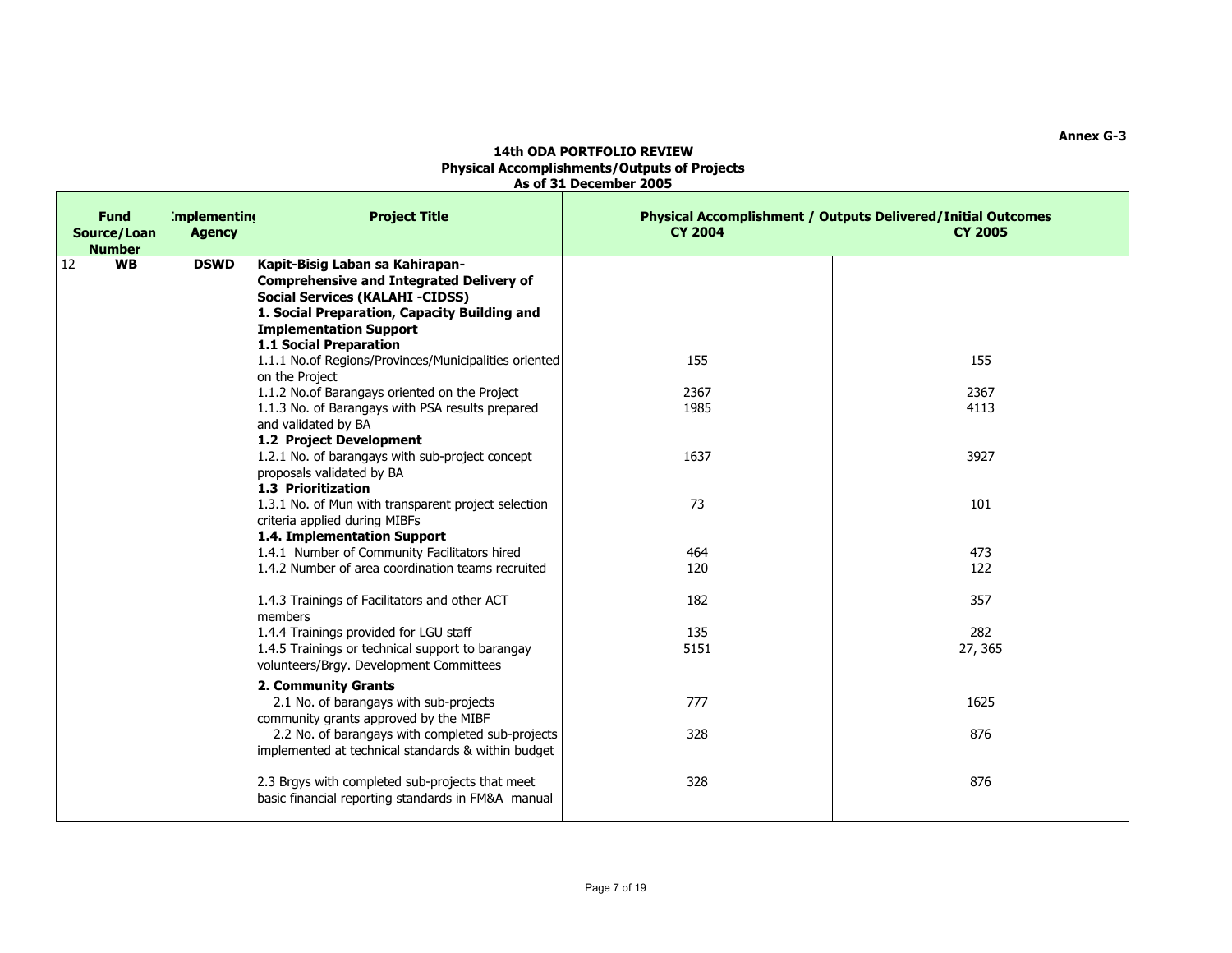| <b>Fund</b><br>Source/Loan<br><b>Number</b> | mplementing<br><b>Agency</b> | <b>Project Title</b>                                                                                                                                                                                                                                                  | <b>Physical Accomplishment / Outputs Delivered/Initial Outcomes</b><br><b>CY 2004</b><br><b>CY 2005</b> |                                                                                                        |
|---------------------------------------------|------------------------------|-----------------------------------------------------------------------------------------------------------------------------------------------------------------------------------------------------------------------------------------------------------------------|---------------------------------------------------------------------------------------------------------|--------------------------------------------------------------------------------------------------------|
|                                             |                              | 2.4 Brgys with timely flow of funds to sub-projects<br>(Based on barangays with completed sub-projects)                                                                                                                                                               | 328                                                                                                     | 876                                                                                                    |
|                                             |                              | 3. Monitoring and Evaluation<br>3.1. Computerized MIS established<br>3.2 Civil society involved in monitoring                                                                                                                                                         | Training on KC-PIMS to 12 Regions<br>On-going civil society monitoring                                  | Final testing of KC-PIMS version 1.3.<br>Awaiting submission of the NGO terminal report.               |
|                                             |                              | 3.3 Participatory beneficiary monitoring functioning<br>in barangays<br>3.4. Financial audits conducted in 10% sub-project<br>brgys                                                                                                                                   | Participatory community monitoring pilot test<br>completed<br>COA audit reports submitted               | Phase 1 CBE done; Phase 2 CBE on-going in all<br>Regions<br>No COA audit report submitted yet for 2005 |
|                                             |                              | 3.5 Grievance redress arrangements established                                                                                                                                                                                                                        | 136                                                                                                     | 914                                                                                                    |
| 13<br><b>KFW</b>                            | <b>LWUA</b>                  | <b>Provincial Towns Water Supply Program</b><br>(PTWSP) I and II<br><b>COMPLETED PROJECTS</b><br>San Miguel, Bulacan<br>Source<br>Pump Station<br>Pipelines<br>Storage                                                                                                |                                                                                                         | $\mathbf{1}$<br>1 well<br>1 unit<br>7.571 km<br>$\mathbf{1}$                                           |
| 14 JBIC                                     | <b>NIA</b>                   | Lower Agusan Development Project<br>(LADP) Irrigation Component<br>A. Area Generation<br>New Area (Ha)<br>Rehab Area (Ha)<br>Total (Ha)<br>B. Farmer Beneficiaries (No)<br>C. Canal)<br>(km)<br>Main Canal<br>Lateral Canal<br>(km)<br>D. Roads<br>Service Roads (km) | 5050<br>5050<br>9209<br>36.53<br>28.08<br>46.67                                                         | 1147<br>1147<br>2091<br>1.65<br>11.53<br>7.67                                                          |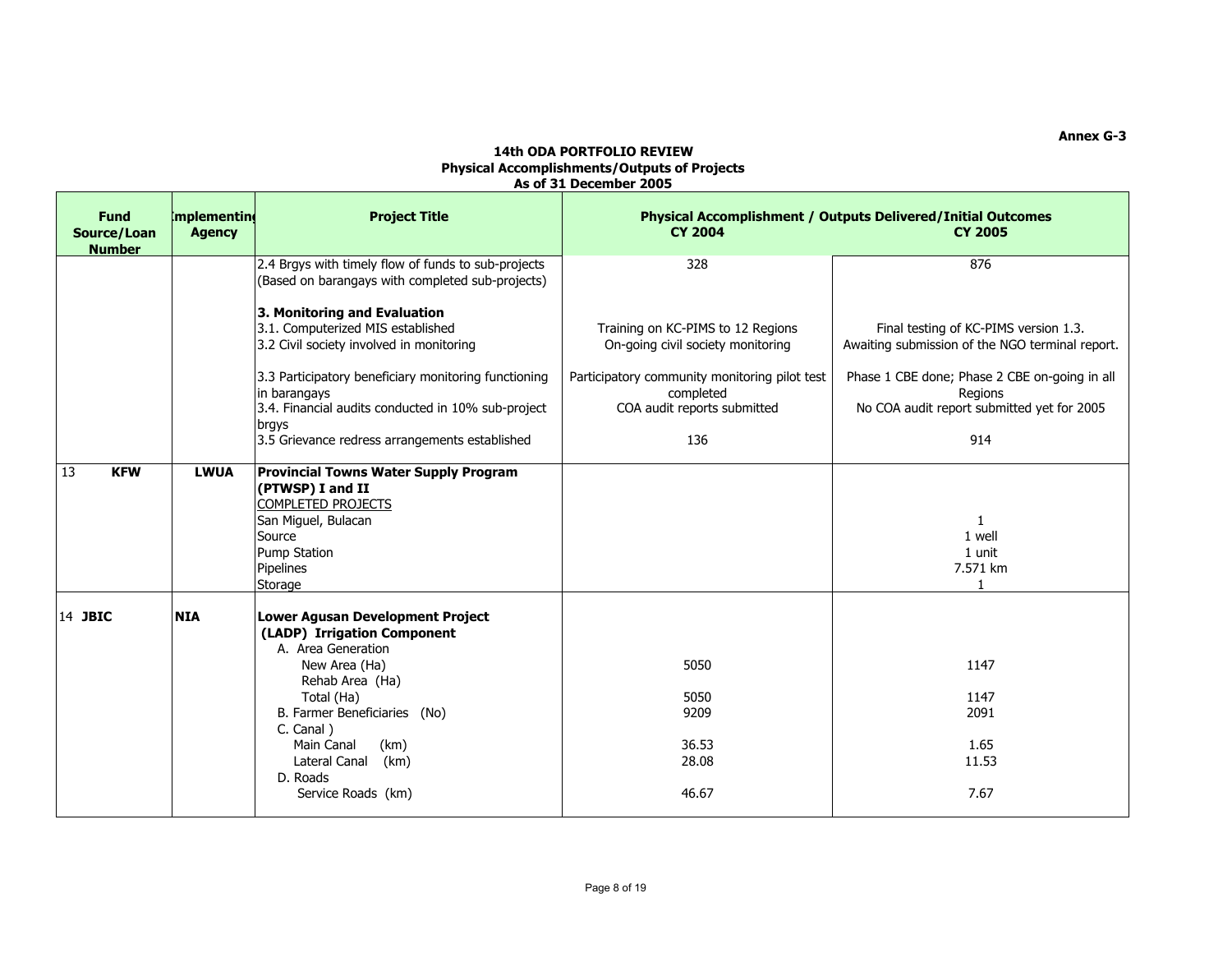| <b>Fund</b><br>Source/Loan<br><b>Number</b> | mplementing<br><b>Agency</b> | <b>Project Title</b>                                                                                                                                                                                                                                                                                    | <b>CY 2004</b>                                           | <b>Physical Accomplishment / Outputs Delivered/Initial Outcomes</b><br><b>CY 2005</b> |
|---------------------------------------------|------------------------------|---------------------------------------------------------------------------------------------------------------------------------------------------------------------------------------------------------------------------------------------------------------------------------------------------------|----------------------------------------------------------|---------------------------------------------------------------------------------------|
| 15 ADB                                      | <b>NIA</b>                   | <b>Southern Philippines Irrigation Sector</b><br><b>Project (SPISP)</b><br>A. Area Generation<br>New Area (Ha)<br>Rehab Area (Ha)<br>Total (Ha)<br>B. Farmer Beneficiaries (No.)<br>C. Dam<br>Reservoir<br>(No.)<br>D. Canal<br>Main Canal (km)<br>Lateral Canal (km)<br>E. Roads<br>Service Roads (km) | 6807<br>790<br>7597<br>2744<br>0<br>8.8<br>8.16<br>16.28 | 265<br>91<br>356<br>371<br>$\mathbf{1}$<br>6.37<br>2.78<br>1.5                        |
| 16 JBIC                                     | <b>NIA</b>                   | <b>Help for Catubig Agricultural</b><br>Advancement Project<br>A. Area Generation<br>New Area (Ha)<br>Rehab Area (Ha)<br>Total (Ha)<br><b>B. Farmer Beneficiaries</b><br>(No.)<br>C. Pump<br>Pumping Station (No.)<br>Pump<br>(No.)                                                                     | 0<br>0<br>0<br>0<br>$\mathbf{0}$                         | 38<br>38<br>26<br>2<br>4                                                              |
| 17 China                                    | <b>NIA</b>                   | <b>Banaong Pump Irrigation Project (BPIP)</b><br>A. Pump<br>Pumping Station<br>(No.)<br>B. Drainage Canal<br>Rehab Existing Waterways (km)                                                                                                                                                              | 0<br>0                                                   | 0.27<br>6                                                                             |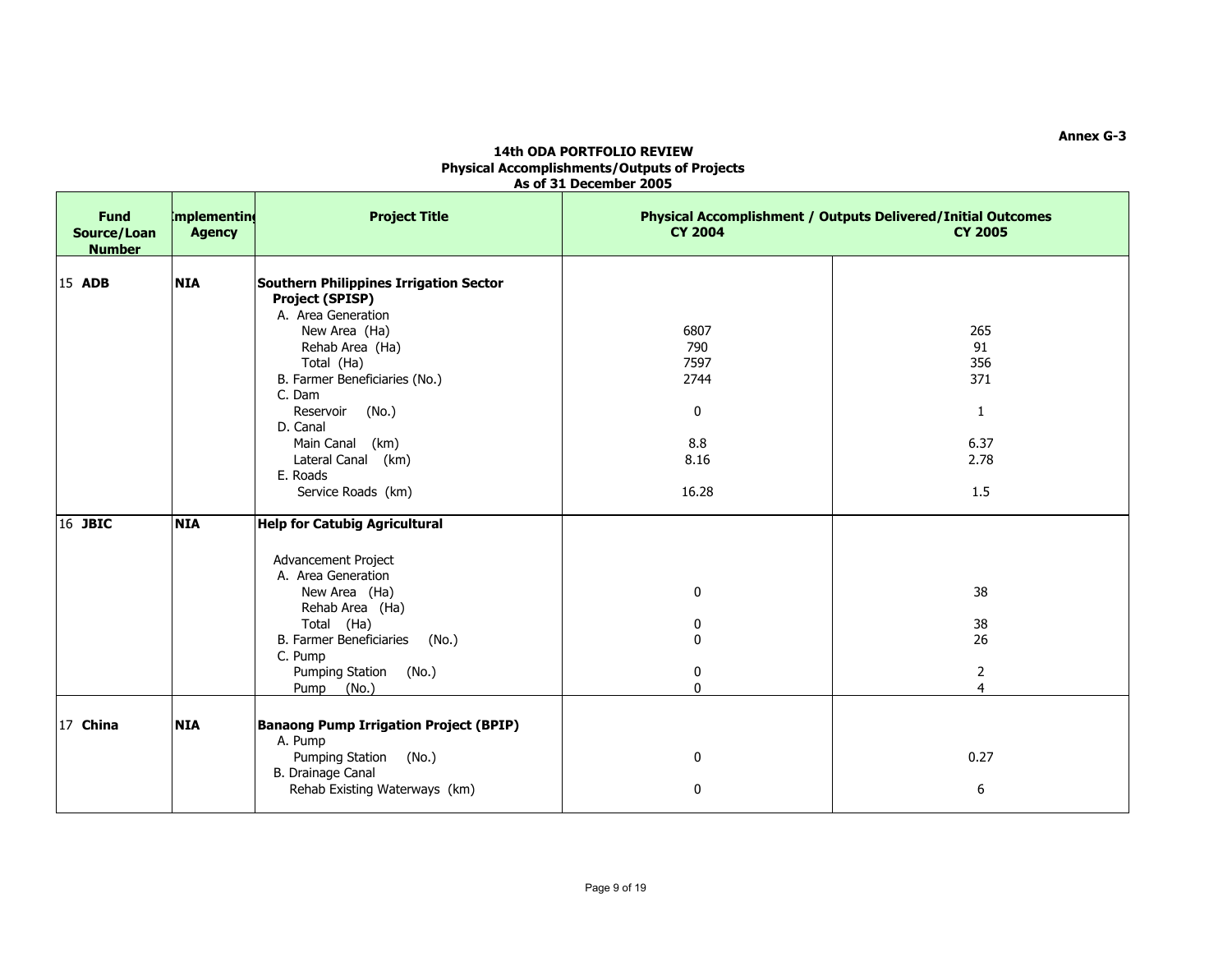| <b>Fund</b><br>Source/Loan<br><b>Number</b> | mplementing<br><b>Agency</b> | <b>Project Title</b>                       | <b>CY 2004</b> | <b>Physical Accomplishment / Outputs Delivered/Initial Outcomes</b><br><b>CY 2005</b> |
|---------------------------------------------|------------------------------|--------------------------------------------|----------------|---------------------------------------------------------------------------------------|
| 18 WB                                       | <b>NIA</b>                   | <b>Water Resources Development</b>         |                |                                                                                       |
|                                             |                              | <b>Project (WRDP)</b>                      |                |                                                                                       |
|                                             |                              | A. Area Generation                         |                |                                                                                       |
|                                             |                              | New Area (Ha)                              | 1650           | 133                                                                                   |
|                                             |                              | Rehab Area (Ha)                            | 72147          | 4004                                                                                  |
|                                             |                              | Total (Ha)                                 | 73797          | 4137                                                                                  |
|                                             |                              | B. Farmer Beneficiaries (No.)              | 43740          | 8258                                                                                  |
|                                             |                              | C. Dam                                     |                |                                                                                       |
|                                             |                              | D. Canal                                   |                |                                                                                       |
|                                             |                              | Main Canal (km)                            | 223.36         | 2.43                                                                                  |
|                                             |                              | Lateral Canal (km)                         | 561.38         | 0.81                                                                                  |
|                                             |                              | E. Roads                                   |                |                                                                                       |
|                                             |                              | Service Roads (km)                         | 357.32         | 3.03                                                                                  |
|                                             |                              | Access Roads<br>(km)                       | 51.46          | $\overline{1}$                                                                        |
| 19 ADB                                      | <b>NIA</b>                   | <b>Second Irrigation System (SIS)</b>      |                |                                                                                       |
|                                             |                              | <b>Improvement Project</b>                 |                |                                                                                       |
|                                             |                              | A. Area Generation                         |                |                                                                                       |
|                                             |                              | Rehab Area (Ha)                            | 11710          | 539                                                                                   |
|                                             |                              | <b>B. Farmer Beneficiaries</b>             | 14726          | 604                                                                                   |
|                                             |                              | C. Dam                                     |                |                                                                                       |
|                                             |                              | D. Canal                                   |                |                                                                                       |
|                                             |                              | Main Canal (km)                            | 60.79          | 12.27                                                                                 |
|                                             |                              | Lateral Canal<br>(km)                      | 149.6          | 35.4                                                                                  |
|                                             |                              | E. Roads                                   |                |                                                                                       |
|                                             |                              | Service Roads (km)                         | 169            | 144                                                                                   |
|                                             |                              | Access Roads (km)                          | 57.82          | 92.67                                                                                 |
|                                             |                              |                                            |                |                                                                                       |
| 20 JBIC                                     | <b>NIA</b>                   | <b>Bago River Irrigation System (BRIS)</b> |                |                                                                                       |
|                                             |                              | Rehabilitation and Improvement             |                |                                                                                       |
|                                             |                              | Project                                    |                |                                                                                       |
|                                             |                              | A. Area Generation                         |                |                                                                                       |
|                                             |                              | Rehab Area (Ha)                            | 0              | 1900                                                                                  |
|                                             |                              | B. Farmer Beneficiaries (No.)              | $\mathbf 0$    | 759                                                                                   |
|                                             |                              | C. Canal (Rehab)                           |                |                                                                                       |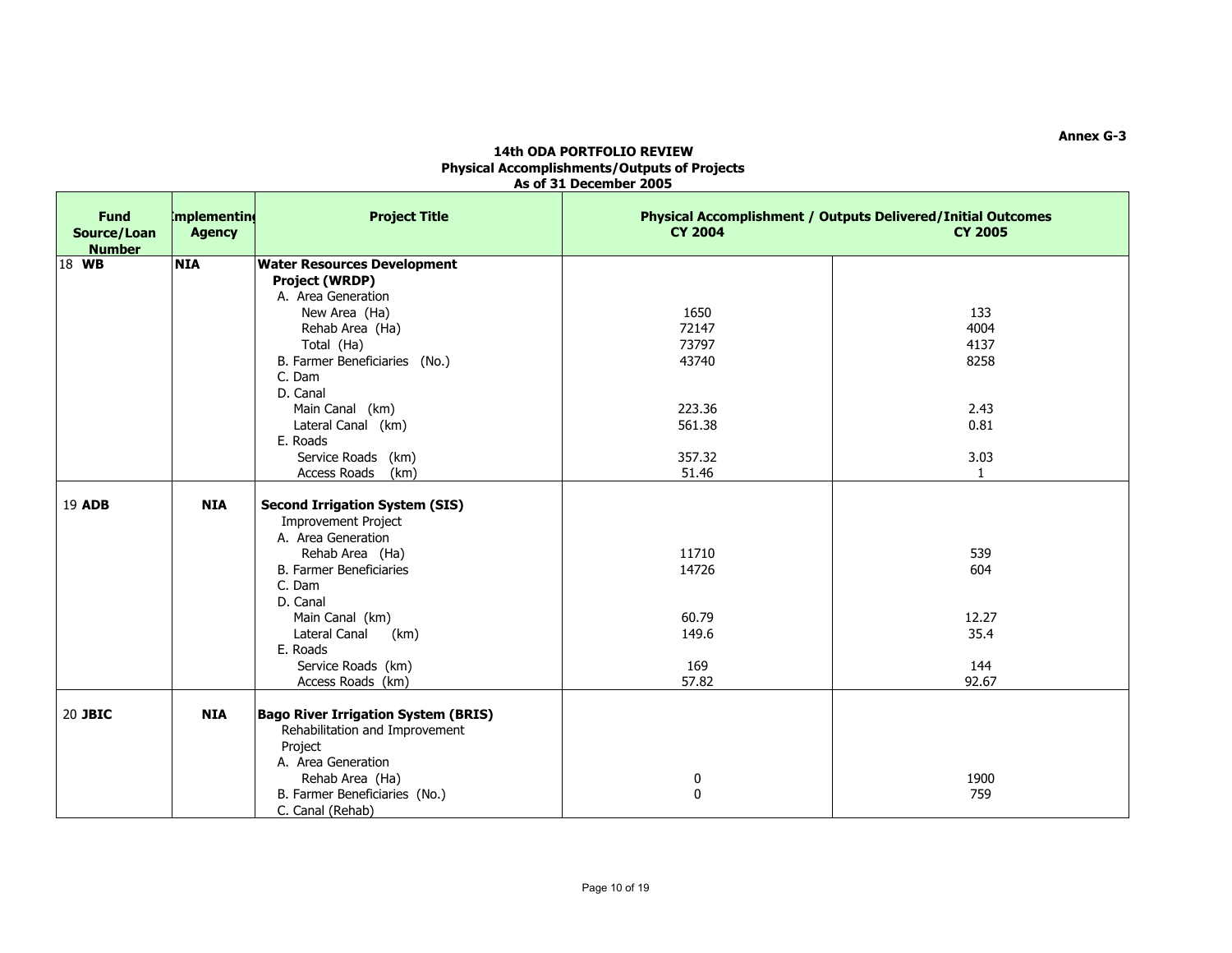| <b>Fund</b><br>Source/Loan<br><b>Number</b> | <b>Implementing</b><br><b>Agency</b> | <b>Project Title</b>                                                                                                                                                                                                                                                                                                                                                                                                                                                                                                      | <b>CY 2004</b>  | <b>Physical Accomplishment / Outputs Delivered/Initial Outcomes</b><br><b>CY 2005</b> |
|---------------------------------------------|--------------------------------------|---------------------------------------------------------------------------------------------------------------------------------------------------------------------------------------------------------------------------------------------------------------------------------------------------------------------------------------------------------------------------------------------------------------------------------------------------------------------------------------------------------------------------|-----------------|---------------------------------------------------------------------------------------|
|                                             |                                      | Lateral Canal<br>(km)                                                                                                                                                                                                                                                                                                                                                                                                                                                                                                     | $\mathbf{0}$    | 18                                                                                    |
|                                             |                                      | D. Roads                                                                                                                                                                                                                                                                                                                                                                                                                                                                                                                  |                 |                                                                                       |
| 21 JBIC                                     | <b>SBMA</b>                          | Service Roads (km)<br><b>Subic Bay Port Development Project (SBPDP)</b>                                                                                                                                                                                                                                                                                                                                                                                                                                                   | 0               | 21.82                                                                                 |
|                                             |                                      |                                                                                                                                                                                                                                                                                                                                                                                                                                                                                                                           |                 |                                                                                       |
|                                             |                                      | New Container , Terminal, Access Road,<br>Repair of Existing Wharves and Procurement of<br>Gantry Crane, Vessels and Navigational Aids                                                                                                                                                                                                                                                                                                                                                                                    | 7.49%           | 42.52%                                                                                |
| 22 WB                                       | <b>DENR</b>                          | <b>Land Administration and Management Project</b><br>(LAMP) II<br>1. Policy Studies<br>1.1 Institutional Structure<br>- Advocacy Campaign for the passage of<br><b>LARA Bills</b><br>2. Land Records Management and Information                                                                                                                                                                                                                                                                                           | 6               | 4                                                                                     |
|                                             |                                      | 2.1. OSS established and operationalized<br>2.2 transfer of land record management                                                                                                                                                                                                                                                                                                                                                                                                                                        | 1               | 1                                                                                     |
| 23 ADB                                      | <b>DENR</b>                          | Metro Manila Air Quality Improvement Sector<br><b>Development Project (MMAQISDP)</b><br>I. Mitigation of Air Pollution from<br><b>Stationary Sources</b><br>3. Establish computerized database<br>inventory of air emission point sources<br>including permitting system.<br>- Installation of Computerized Permit<br>Administration System (CPAS)<br>4. Conduct of industrial emission monitoring<br>- Conduct of survey/inspection of<br>industrial/commercial establishments<br>5. Adjudication of air pollution cases | 15,418<br>1,249 | 4,945<br>921                                                                          |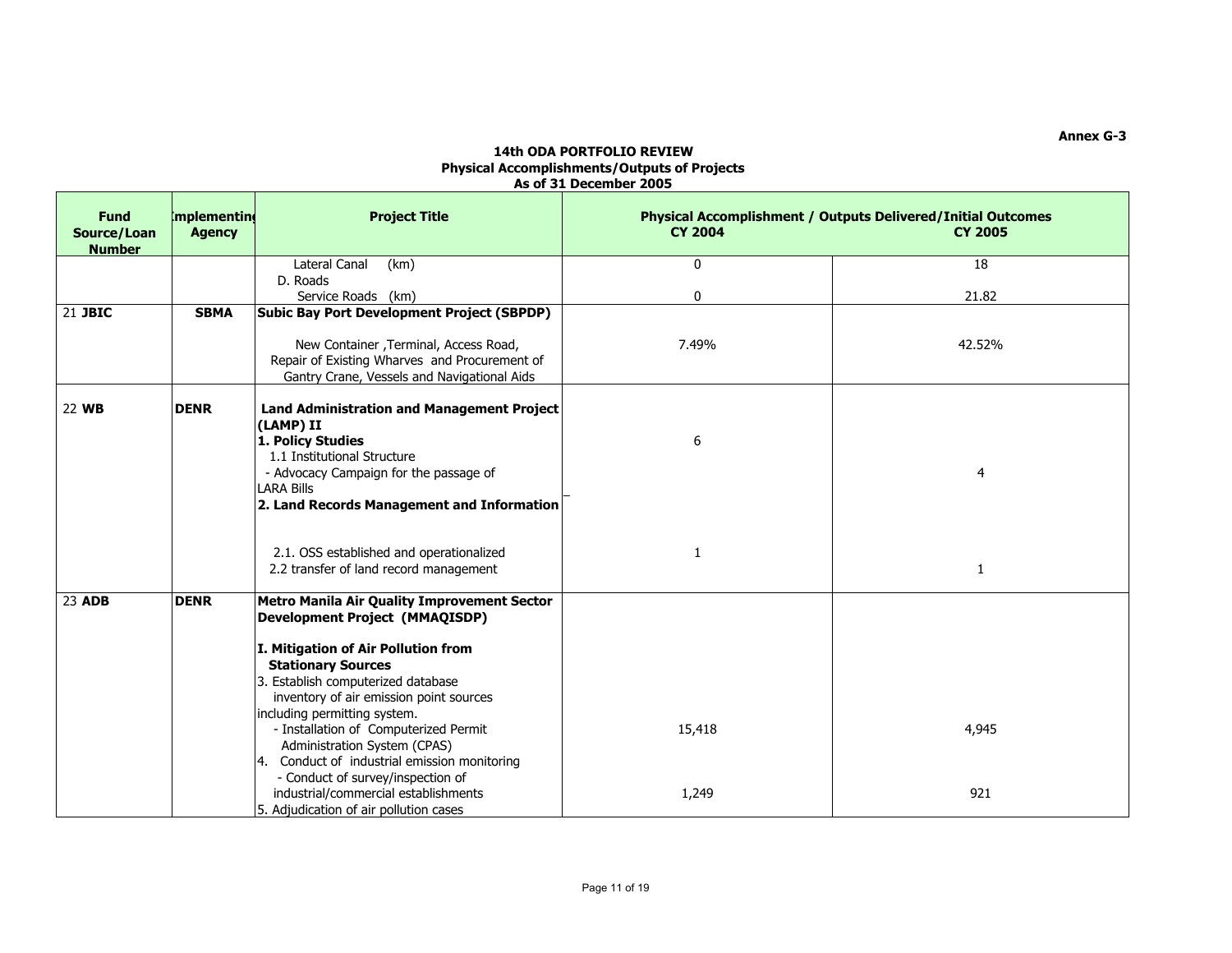| <b>Fund</b><br>Source/Loan<br><b>Number</b> | mplementing<br><b>Agency</b> | <b>Project Title</b>                                                                                                                       | <b>CY 2004</b> | <b>Physical Accomplishment / Outputs Delivered/Initial Outcomes</b><br><b>CY 2005</b> |
|---------------------------------------------|------------------------------|--------------------------------------------------------------------------------------------------------------------------------------------|----------------|---------------------------------------------------------------------------------------|
|                                             |                              | - Issuance of Notice of Violation (NOV)                                                                                                    | 840            | 194                                                                                   |
|                                             |                              | to non-compliance industries                                                                                                               |                |                                                                                       |
|                                             |                              | - Holding of Technical Conferences (TCs)                                                                                                   | 514            | 111                                                                                   |
|                                             |                              | II. Strengthen Ambient Air Quality                                                                                                         |                |                                                                                       |
|                                             |                              | <b>Monitoring</b>                                                                                                                          |                |                                                                                       |
|                                             |                              | 1. Upgrading/Rehabilitation and                                                                                                            | $\mathbf{1}$   | 1                                                                                     |
|                                             |                              | procurement of new ambient                                                                                                                 |                |                                                                                       |
|                                             |                              | air quality equipment                                                                                                                      |                |                                                                                       |
|                                             |                              | - Monitoring of stations/operationalization                                                                                                | 9              | 9                                                                                     |
|                                             |                              | III. Mitigation of air pollution from<br>mobile sources                                                                                    |                |                                                                                       |
|                                             |                              | 1. Review and formulation of new                                                                                                           | $\mathbf{1}$   |                                                                                       |
|                                             |                              | air quality standards for mobile sources                                                                                                   |                |                                                                                       |
|                                             |                              | 2. Implementation of Anti-Smoke Belching                                                                                                   |                |                                                                                       |
|                                             |                              | Campaign (ASBC)                                                                                                                            |                |                                                                                       |
|                                             |                              | Conduct of apprehension of                                                                                                                 | 5847           | 5847                                                                                  |
|                                             |                              | Smoke-Belching vehicles                                                                                                                    |                |                                                                                       |
|                                             |                              | IV. Capacity Building / Training                                                                                                           | 11             | 7                                                                                     |
|                                             |                              | <b>V. Consultancy Services</b>                                                                                                             | $\overline{7}$ | 5                                                                                     |
| 24 JBIC                                     | <b>DENR</b>                  | Southern Mindanao Integrated Coastal Zone<br><b>Management Project (SMICZMP)</b><br>1) Afforestation<br>hectares of mangrove rehabilitated | 177            | 65                                                                                    |
|                                             |                              | hectares reforested                                                                                                                        | 2755           | 745                                                                                   |
|                                             |                              | hectares of riverbank rehabilitated                                                                                                        | 784            | 197                                                                                   |
|                                             |                              | hectares developed                                                                                                                         | 2861           | 399                                                                                   |
|                                             |                              | hectares of rattan plantation established                                                                                                  | 200            |                                                                                       |
|                                             |                              | hectares adequately stocked                                                                                                                | 423            | 77                                                                                    |
|                                             |                              | hectares enriched                                                                                                                          | 448            | 52                                                                                    |
|                                             |                              | 2) Civil Works I                                                                                                                           |                |                                                                                       |
|                                             |                              | meters of gabion revetment constructed                                                                                                     | 530            | 501                                                                                   |
|                                             |                              | units of hydraulic drop constructed                                                                                                        | 4              |                                                                                       |
|                                             |                              | spur dikes constructed                                                                                                                     |                | $\mathbf{1}$                                                                          |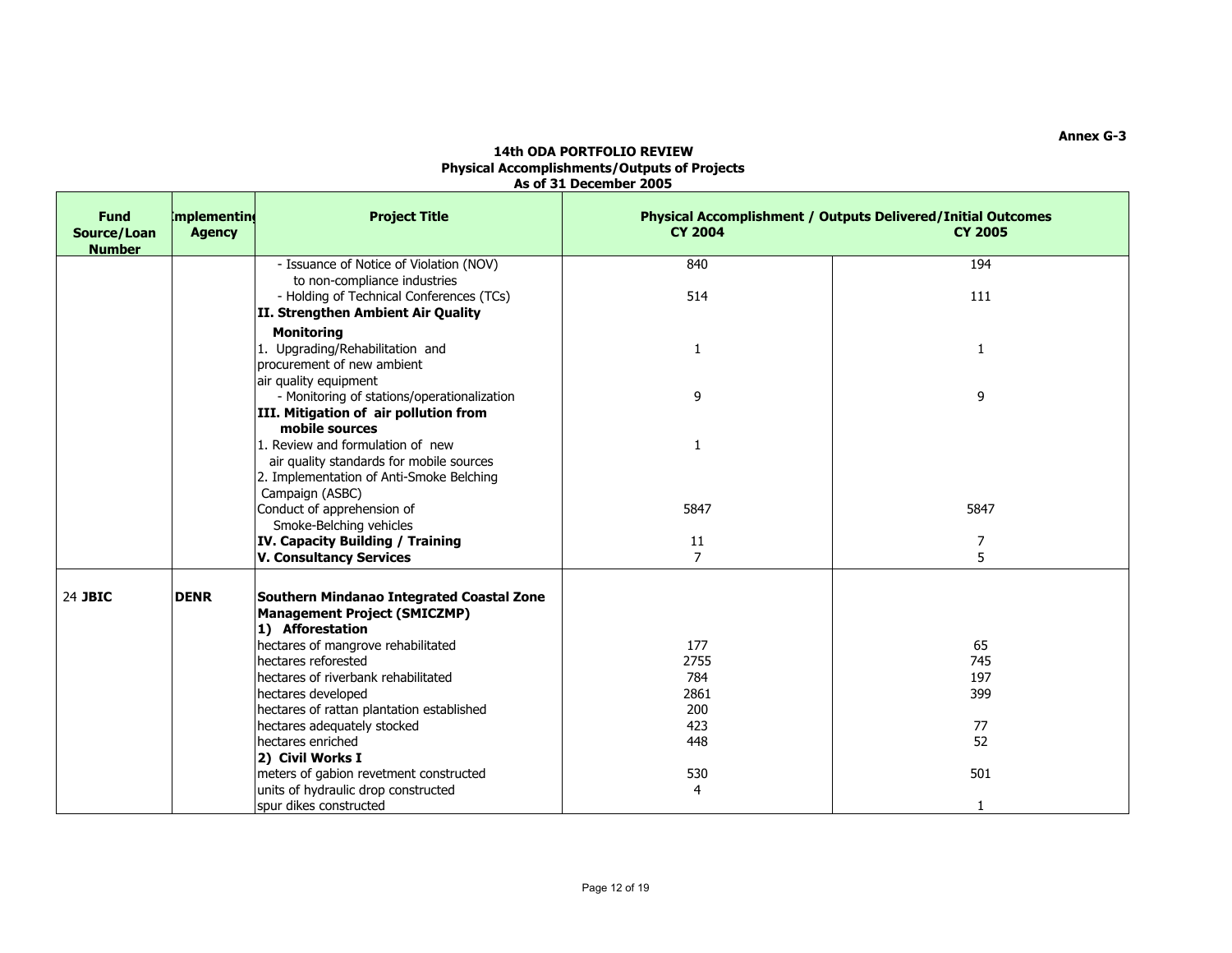| <b>Fund</b><br>Source/Loan<br><b>Number</b> | <b>Implementing</b><br><b>Agency</b> | <b>Project Title</b>                                                                                                                                                                                                                 | <b>Physical Accomplishment / Outputs Delivered/Initial Outcomes</b><br><b>CY 2004</b><br><b>CY 2005</b> |                |
|---------------------------------------------|--------------------------------------|--------------------------------------------------------------------------------------------------------------------------------------------------------------------------------------------------------------------------------------|---------------------------------------------------------------------------------------------------------|----------------|
| 25 WB                                       | <b>DENR</b>                          | Laguna de Bay Institutional Strengthening<br>and Community Participation Project (LISCOP)                                                                                                                                            |                                                                                                         |                |
|                                             |                                      | 1. Conduct of LEAP<br>2. Increase in number of establishments covered<br>by EUF (baseline 1,000 for year 2003)                                                                                                                       | 4                                                                                                       | 8<br>700       |
|                                             |                                      | 3. Annual publication of Laguna de Bay<br><b>Environment Monitor</b><br>4. Annual conference/learning forum                                                                                                                          | $\mathbf{0}$<br>0                                                                                       | 1              |
| 26 WB                                       | <b>LBP</b>                           | <b>Water Districts Development Project</b><br>(WRDP)<br>At least four LGUs outside the Metro Manila Area<br>successfully complete project implementation<br>(i.e. provide the planned quality sanitation service<br>to communities). | 10                                                                                                      | $\overline{2}$ |
|                                             |                                      | Constructed sewerage and feeder water supply<br>network outsourced to the private sector or water<br>districts.                                                                                                                      | 10                                                                                                      | 3              |
|                                             |                                      | Additional number of households in the project<br>areas using sanitation services according to<br>Barangay Environmental Sanitation Plan                                                                                             | 1656                                                                                                    | 293            |
|                                             |                                      | Number of LGUs with new legal and regulatory<br>frameworks approved by the local legislative that<br>make possible the contract out of the operation<br>and maintenance of the systems.                                              | 10                                                                                                      | 3              |
| 27 JBIC                                     | <b>LBP</b>                           | <b>LGU Support Credit Program (LGUSCP)</b>                                                                                                                                                                                           |                                                                                                         |                |
|                                             |                                      | Number of approved LGU loans - completed                                                                                                                                                                                             | 37                                                                                                      | 107            |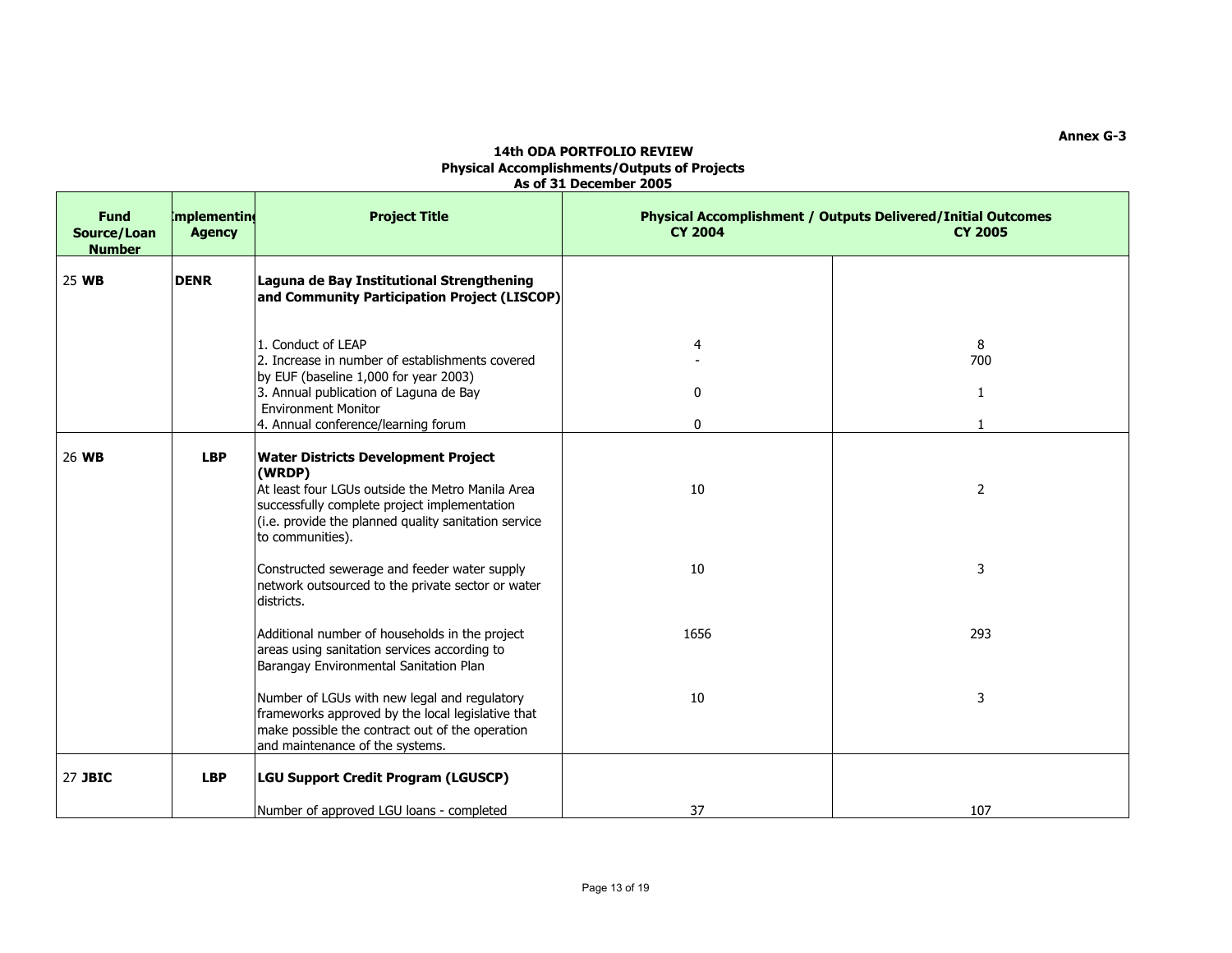| <b>Fund</b><br>Source/Loan<br><b>Number</b> | <b>Implementine</b><br><b>Agency</b> | <b>Project Title</b>                                                                                                                                                                                                                                                                                                                                                                                                                                                     | <b>CY 2004</b>                                                         | <b>Physical Accomplishment / Outputs Delivered/Initial Outcomes</b><br><b>CY 2005</b> |
|---------------------------------------------|--------------------------------------|--------------------------------------------------------------------------------------------------------------------------------------------------------------------------------------------------------------------------------------------------------------------------------------------------------------------------------------------------------------------------------------------------------------------------------------------------------------------------|------------------------------------------------------------------------|---------------------------------------------------------------------------------------|
|                                             |                                      | Number of approved LGU loans - ongoing                                                                                                                                                                                                                                                                                                                                                                                                                                   | 28                                                                     | 39                                                                                    |
| 28 WB                                       | <b>LBP</b>                           | Third Rural Finance<br>Total disbursements<br>Number of loans<br>Cumulative number of subloans<br>Total sub-project investment<br>Cumulative Amount of Investment<br>Incremental jobs created<br>Total Estimated jobs created                                                                                                                                                                                                                                            | US\$112.171 M<br>121<br>389<br>P2,105 M<br>P8,235 M<br>3,142<br>13,011 | US\$15.366 M<br>102<br>491<br>P1,798 M<br>P10,033 M<br>2,375<br>15,386                |
| 29 JBIC                                     | <b>PGLDN</b>                         | Metro Iligan Regional Infrastructure<br><b>Development Project (MIRIDP)</b><br>Provincial Road-Fatima-Tagoloan (1a)<br>Mini Hydropower-DE                                                                                                                                                                                                                                                                                                                                | 23                                                                     | 63<br>100%                                                                            |
| 30 KFW                                      | <b>PMMA</b>                          | Upgrading of the Philippine Merchant<br>Marine Academy (PMMA)<br>1] At least 200 PMMA marine officers and<br>engineers will complete training each year;<br>2] At least 95% PMMA graduates will pass<br>licensure exams;<br>3] 20% of PMMA trng. courses are offered<br>to external students 1 yr after project completion<br>& 25% in the 2nd year;<br>4] Comparison of eqmt<br>with IMO regmt;<br>[5] Trainors are capable of training students<br>in the use of egmt; | 144<br>100%<br>None yet                                                | 148<br>100%<br>20%                                                                    |
| 31 Korea                                    | <b>DOTC</b>                          | New Iloilo Airport Development Project<br>Part 1: General Requirements<br>Part 2: Civil Works<br>Part 3: Utility Works<br>Part 4: Building Works                                                                                                                                                                                                                                                                                                                         | 2.56<br>0.62<br>1.94                                                   | 29.37<br>0.92<br>15.23<br>1.66                                                        |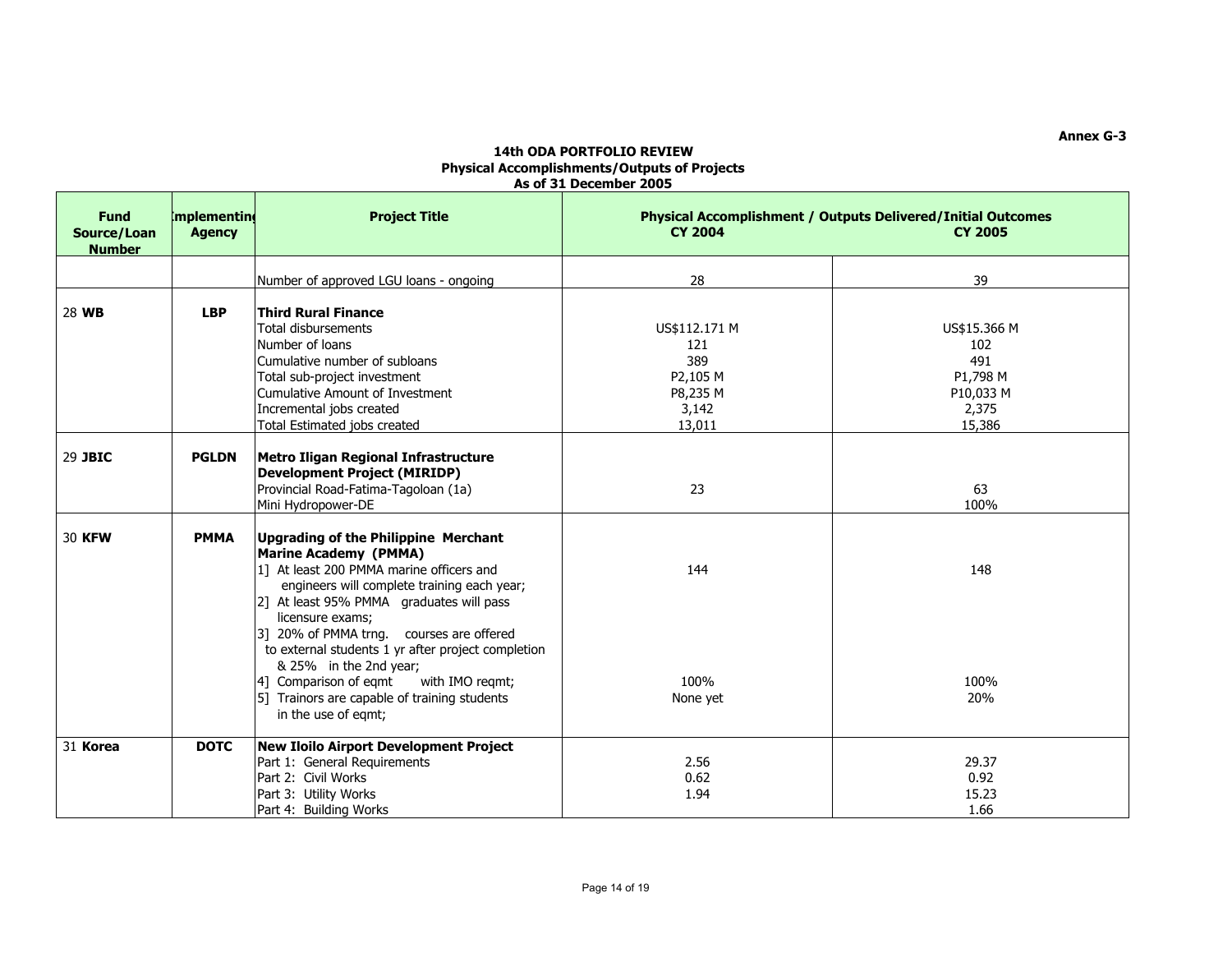| <b>Fund</b><br>Source/Loan<br><b>Number</b> | <b>Implementine</b><br><b>Agency</b> | <b>Project Title</b>                                                                             | <b>Physical Accomplishment / Outputs Delivered/Initial Outcomes</b><br><b>CY 2004</b><br><b>CY 2005</b> |               |
|---------------------------------------------|--------------------------------------|--------------------------------------------------------------------------------------------------|---------------------------------------------------------------------------------------------------------|---------------|
|                                             |                                      | Part 5: Navigational Works                                                                       |                                                                                                         | 11.5<br>29.37 |
| 32 JBIC                                     | <b>DOTC</b>                          | Maritime Safety Improvement Project,<br>(MSIP) Phase III<br>Construction of 120 lighthouses (LS) | 86 LS                                                                                                   | 107 LS        |
| 33 JBIC                                     | <b>DPWH</b>                          | PJFH Mindanao Section Rehabilitation Project,<br>Phase 1 (km)                                    | 83.7                                                                                                    | 95.9          |
| 34 JBIC                                     | <b>DPWH</b>                          | <b>Arterial Road Links Development Project</b><br>(ARLDP) Phase III (km)                         | 128.3                                                                                                   | 165.5         |
| 35 JBIC                                     | <b>DPWH</b>                          | <b>ARLDP Phase IV, (km)</b>                                                                      | 61.7                                                                                                    | 199.8         |
| 36 JBIC                                     | <b>DPWH</b>                          | Cordillera Road Improvement Project (CRIP)<br>(km)                                               | 5.0                                                                                                     | 34.3          |
| 37 JBIC                                     | <b>DPWH</b>                          | <b>PJFH Mindanao Section Rehabilitation Project,</b><br>Phase II (km)                            | 22.9                                                                                                    | 71.6          |
| 38 JBIC                                     | <b>DPWH</b>                          | Rehab. & Maint. of Bridges Along Arterial<br><b>Roads Project IV (lm)</b>                        | 574.9                                                                                                   | 1,922.7       |
| 39 JBIC                                     | <b>DPWH</b>                          | 2nd Magsaysay Bridge & Butuan City Bypass<br>Road Const. Project (Im)                            | 1,809.8                                                                                                 | 8,520.5       |
| 40 JBIC                                     | <b>DPWH</b>                          | <b>ARLDP Phase V (km)</b>                                                                        | 2.2                                                                                                     | 16.4          |
| 41 JBIC                                     | <b>DPWH</b>                          | <b>Rural Road Network Development (RRND)</b><br>Project II (km/lm)                               | 318.88 km/                                                                                              | 20.96 km/     |
|                                             |                                      |                                                                                                  | 930.91 lm                                                                                               | 44.72 lm      |
| 42 UK                                       | <b>DPWH</b>                          | UK-assisted Bridge Replacement Project (lm)                                                      | 3,475.7                                                                                                 | 2,200.6       |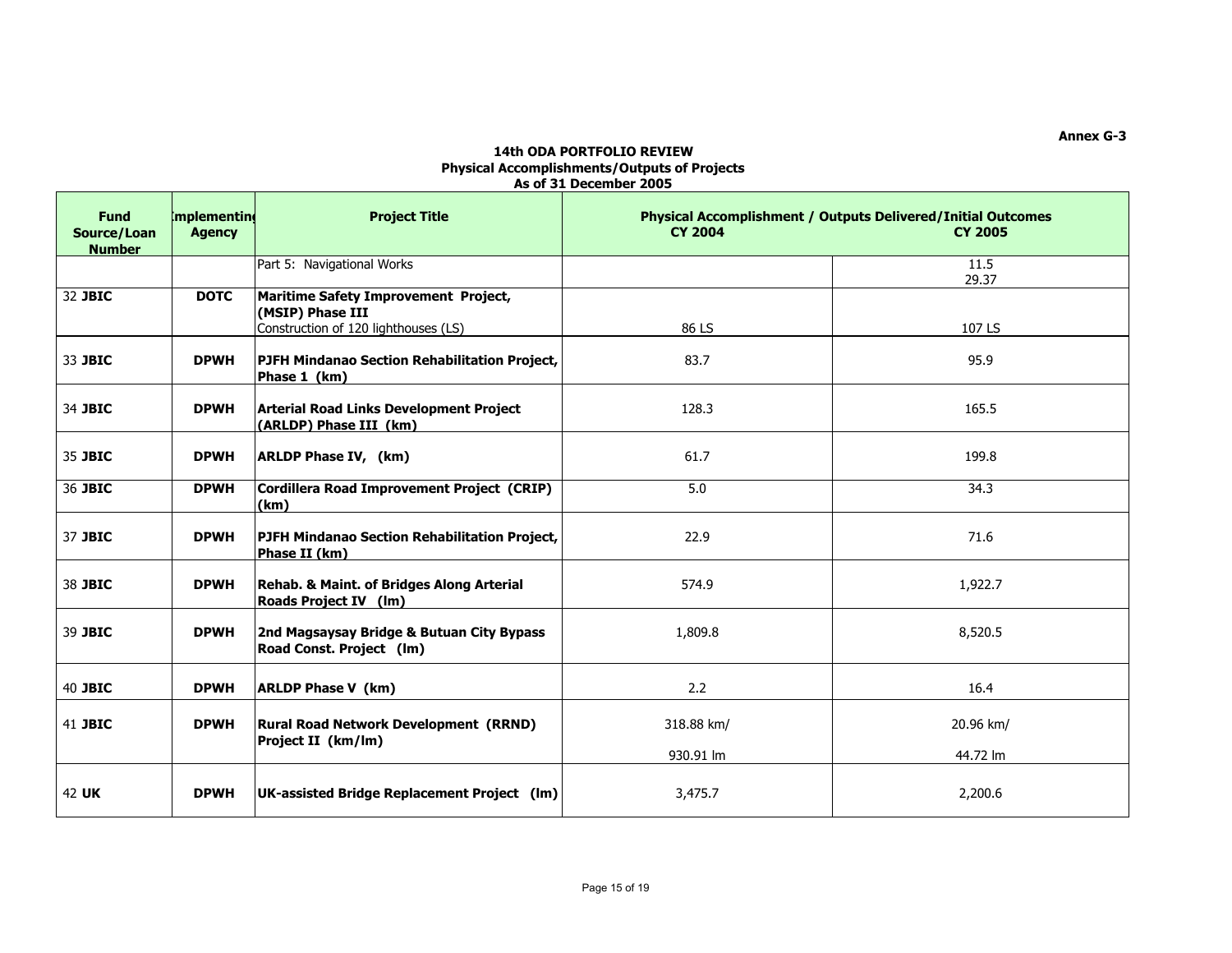| <b>Fund</b><br>Source/Loan<br><b>Number</b> | <b>Implementing</b><br><b>Agency</b> | <b>Project Title</b>                                                            | <b>CY 2004</b> | <b>Physical Accomplishment / Outputs Delivered/Initial Outcomes</b><br><b>CY 2005</b> |
|---------------------------------------------|--------------------------------------|---------------------------------------------------------------------------------|----------------|---------------------------------------------------------------------------------------|
| 43 Austria                                  | <b>DPWH</b>                          | Austrian-assisted Bridge Replacement Project<br>$(\mathsf{Im})$                 | 2,689.5        | 1,614.3                                                                               |
| 44 UK                                       | <b>DPWH</b>                          | Tulay ng Pangulo sa Barangay<br><b>Bridges Completed</b>                        | 309.0          | 353.0                                                                                 |
| 45 UK                                       | <b>DPWH</b>                          | Tulay ng Pangulo sa SZOPAD<br><b>Bridges Completed</b>                          | 298.0          | 201.0                                                                                 |
| 46 JBIC                                     | <b>DPWH</b>                          | Agno River Flood Control Project, Phase II-A &<br>$II-B$                        | 100            | 100                                                                                   |
| 47 JBIC                                     | <b>DPWH</b>                          | Pinatubo Hazard Urgent Mitigation Project<br>(PHUMP) Phase II                   | 100            | 100                                                                                   |
| 48 JBIC                                     | <b>DPWH</b>                          | Agno River Flood Control Project (ARFCP)<br>Phase II-A & II-B, JBIC             |                |                                                                                       |
|                                             |                                      | Package I                                                                       | 17.45          | 54.64                                                                                 |
|                                             |                                      | Package III                                                                     | 95.42          | 95.54                                                                                 |
| 49 JBIC                                     | <b>DPWH</b>                          | Lower Agusan Development Project (LADP)<br>Stage I, Phase II,                   |                |                                                                                       |
|                                             |                                      | Package I                                                                       | 83.32          | 94.58                                                                                 |
|                                             |                                      | Package II                                                                      | 10.92          | 68.9                                                                                  |
|                                             |                                      | Package IV                                                                      | 81.5           | 90.3                                                                                  |
| 50 JBIC                                     | <b>DPWH</b>                          | <b>Laoag River Basin Flood Control and Sabo</b><br><b>Project</b><br>Package II |                | 3.1 km                                                                                |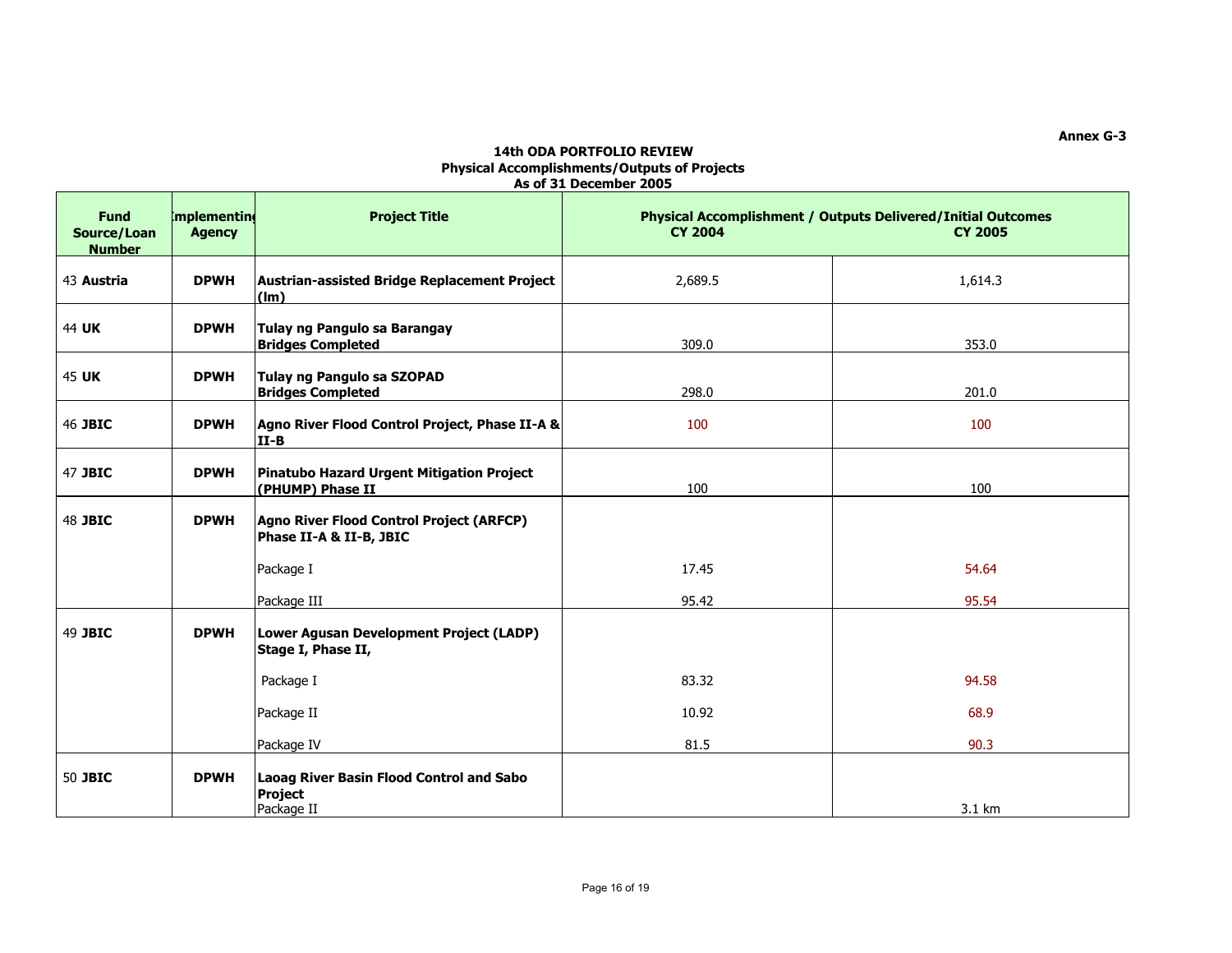| <b>Fund</b><br>Source/Loan<br><b>Number</b> | mplementing<br><b>Agency</b> | <b>Project Title</b>                                                             | <b>CY 2004</b> | <b>Physical Accomplishment / Outputs Delivered/Initial Outcomes</b><br><b>CY 2005</b> |
|---------------------------------------------|------------------------------|----------------------------------------------------------------------------------|----------------|---------------------------------------------------------------------------------------|
|                                             |                              |                                                                                  |                | 4 units<br>127 m                                                                      |
| 51 WB                                       | <b>DPWH</b>                  | <b>Third Elementary Education Program (TEEP)</b>                                 |                |                                                                                       |
|                                             |                              | <b>Civil Works</b>                                                               |                |                                                                                       |
|                                             |                              | Construction of New Territories Classrooms                                       |                |                                                                                       |
|                                             |                              | classrooms constructed                                                           | 3,818          | 167                                                                                   |
|                                             |                              | Repairs and Rehabilitation of existing classrooms                                |                |                                                                                       |
|                                             |                              | classrooms repaired/ rehabilitated                                               | 9,136          | 2,835                                                                                 |
|                                             |                              | <b>Other Civil Works</b>                                                         |                |                                                                                       |
|                                             |                              | Construction of Division Offices                                                 |                |                                                                                       |
|                                             |                              | division office constructed                                                      | 6              | $\mathbf{3}$                                                                          |
|                                             |                              | <b>Goods (Other than Textbooks and</b>                                           |                |                                                                                       |
|                                             |                              | <b>Instructional Materials)</b>                                                  |                |                                                                                       |
|                                             |                              | School and Classroom Kits (kits delivered)                                       | 76,560         |                                                                                       |
|                                             |                              | Furniture (units delivered)                                                      | 348,403        | 11,905                                                                                |
|                                             |                              | Other Goods (units delivered)                                                    | 16,072         |                                                                                       |
|                                             |                              | <b>Textbooks and Instructional Materials</b>                                     |                |                                                                                       |
|                                             |                              | copies delivered                                                                 | 16,162,454     | 26,292                                                                                |
|                                             |                              | <b>Training</b>                                                                  |                |                                                                                       |
|                                             |                              | teachers and administrators trained                                              | 61,193         | 63,145                                                                                |
|                                             |                              | <b>Special Program and Grants</b>                                                |                |                                                                                       |
|                                             |                              | programs completed                                                               | 1,510          | 81                                                                                    |
|                                             |                              | <b>SBM</b>                                                                       | 1,268          | 1,619                                                                                 |
| <b>52 ADB</b>                               | <b>DepEd</b>                 | <b>Secondary Education Development and</b><br><b>Improvement Project (SEDIP)</b> |                |                                                                                       |
|                                             |                              | Increase students' achievement level                                             |                |                                                                                       |
|                                             |                              | School heads trained (Division-Led) on:                                          |                |                                                                                       |
|                                             |                              | Learning Management and Instructional                                            |                |                                                                                       |
|                                             |                              | Support to teachers                                                              | 281            | 649                                                                                   |
|                                             |                              | <b>Student Assessment</b>                                                        | 281            | 30                                                                                    |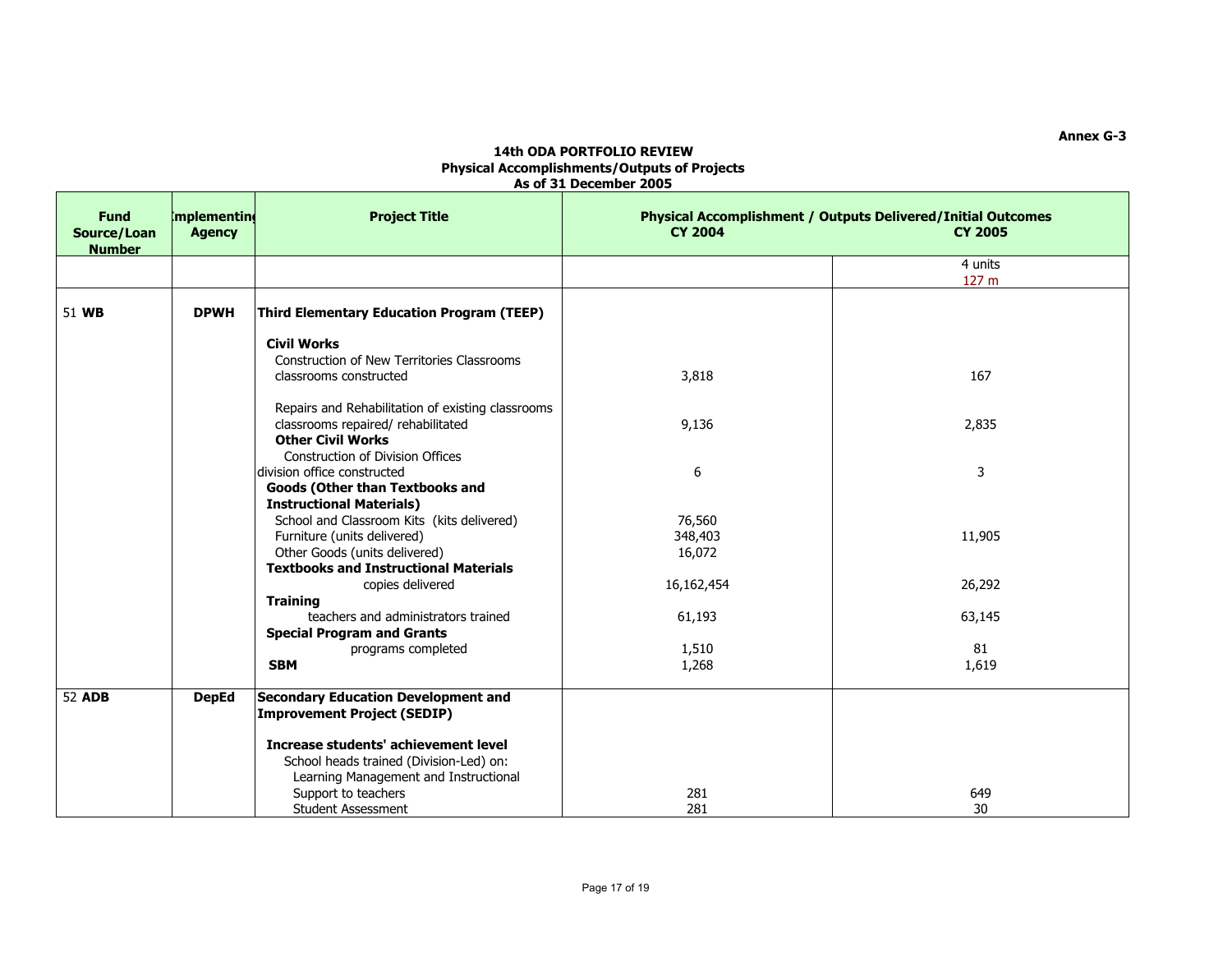| <b>Fund</b><br>Source/Loan<br><b>Number</b> | mplementing<br><b>Agency</b> | <b>Project Title</b>                                                                                                                     | <b>CY 2004</b>                     | <b>Physical Accomplishment / Outputs Delivered/Initial Outcomes</b><br><b>CY 2005</b> |
|---------------------------------------------|------------------------------|------------------------------------------------------------------------------------------------------------------------------------------|------------------------------------|---------------------------------------------------------------------------------------|
|                                             |                              | Modern teaching methods<br>Classroom Management                                                                                          | 3,938                              | 1,158<br>11,078                                                                       |
|                                             |                              | Care and use of learning support materials<br>Student-centered assessment and Remediation<br>Test Development                            | 842<br>5,690                       | 8,337                                                                                 |
|                                             |                              | Teacher-participants trained (3 days division-led<br>program) in areas determined by Division TNA                                        |                                    | 380                                                                                   |
|                                             |                              | Certificate Course: Part 1<br>Certificate Course: Part 2                                                                                 | 999<br>284                         | 335<br>754                                                                            |
|                                             |                              | Textbooks in Math, Science, English, Filipino and<br>social studies delivered to 850 school<br>Teachers' Manual delivered to 850 schools | 4,579,150<br>103,308               | 553,768<br>78,337                                                                     |
|                                             |                              | Supplementary materials delivered to 850<br>schools<br><b>General Science</b><br>Biology                                                 | 4,656<br>158<br>395                | 34<br>200                                                                             |
|                                             |                              | Chemistry<br>Physics<br>Math                                                                                                             | 358<br>158                         | 200<br>200<br>200                                                                     |
|                                             |                              | <b>Industrial Arts</b><br><b>THE</b><br>Constructed                                                                                      |                                    | 358<br>395                                                                            |
|                                             |                              | Classroom<br>Science Laboratory<br>Home Economics Facilities                                                                             | 282<br>38<br>5                     | 213<br>23<br>5                                                                        |
|                                             |                              | <b>Industrial Arts</b><br>Library<br>Faculty Rooms                                                                                       | $\overline{\mathbf{4}}$<br>3<br>13 | $\overline{7}$<br>8<br>5                                                              |
|                                             |                              | <b>Guidance Centers</b><br><b>Toilets</b><br>Water Supply System                                                                         | 2<br>103                           | 3<br>53                                                                               |
|                                             |                              | Repaired classroom                                                                                                                       |                                    | 4                                                                                     |